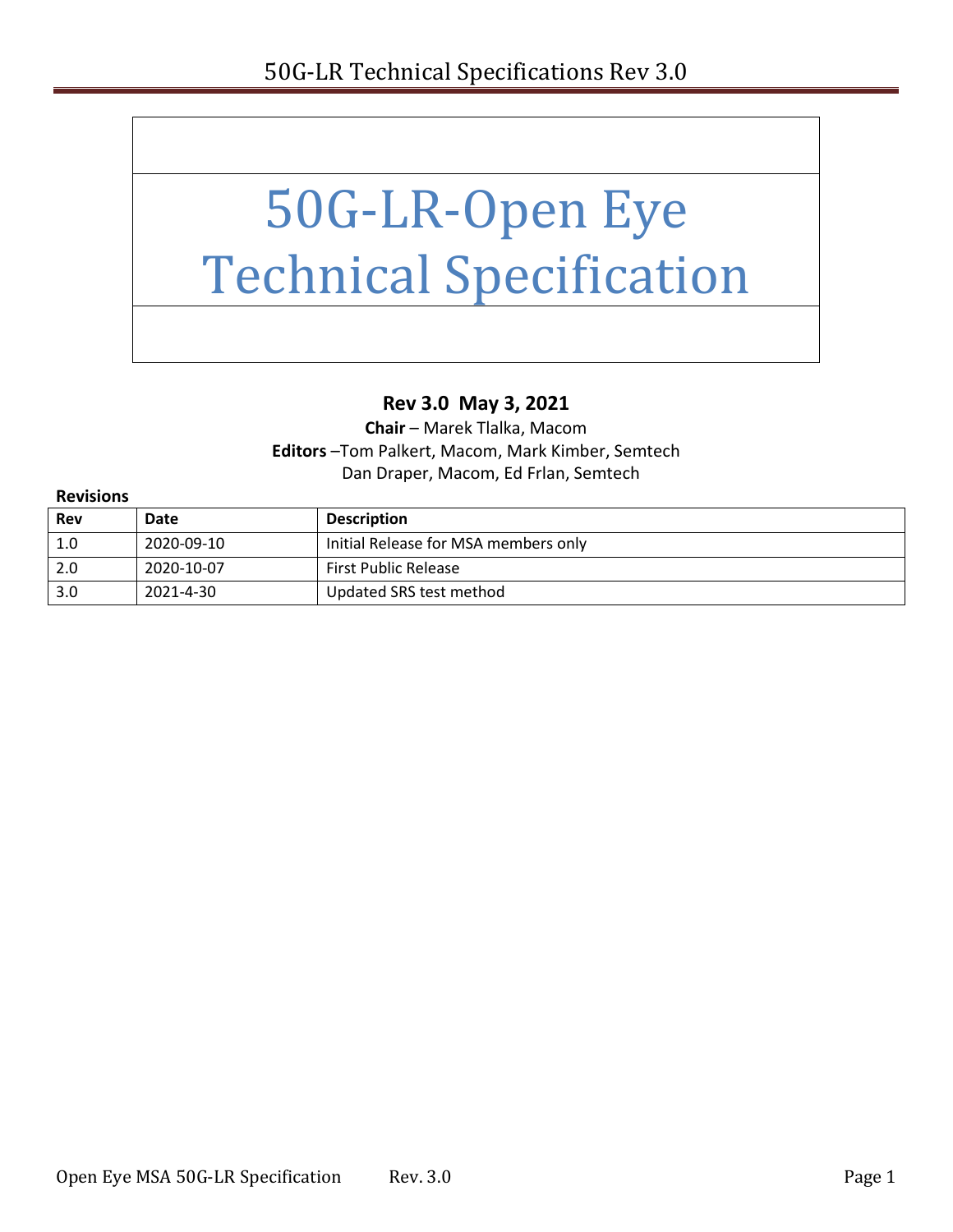# <span id="page-1-0"></span>**CONTENTS**

| $\mathbf{1}$   |       |                       |  |
|----------------|-------|-----------------------|--|
|                | 1.1   |                       |  |
|                | 1.2   |                       |  |
|                | 1.3   |                       |  |
| $\overline{2}$ |       |                       |  |
|                | 2.1   |                       |  |
|                | 2.2   |                       |  |
|                | 2.3   |                       |  |
| 3              |       |                       |  |
|                | 3.1   |                       |  |
|                | 3.2   |                       |  |
|                | 3.3   |                       |  |
|                | 3.4   |                       |  |
|                | 3.5   |                       |  |
|                | 3.6   |                       |  |
|                | 3.7   |                       |  |
|                | 3.8   |                       |  |
| 4              |       |                       |  |
|                | 4.1   |                       |  |
|                | 4.1.1 |                       |  |
|                | 4.1.2 |                       |  |
|                | 4.1.3 |                       |  |
| 5              |       |                       |  |
|                | 5.1   |                       |  |
|                | 5.2   |                       |  |
|                | 5.3   |                       |  |
|                | 5.4   |                       |  |
|                | 5.5   |                       |  |
|                | 5.6   |                       |  |
|                | 5.7   |                       |  |
|                |       | $\mathbf{F}^{\alpha}$ |  |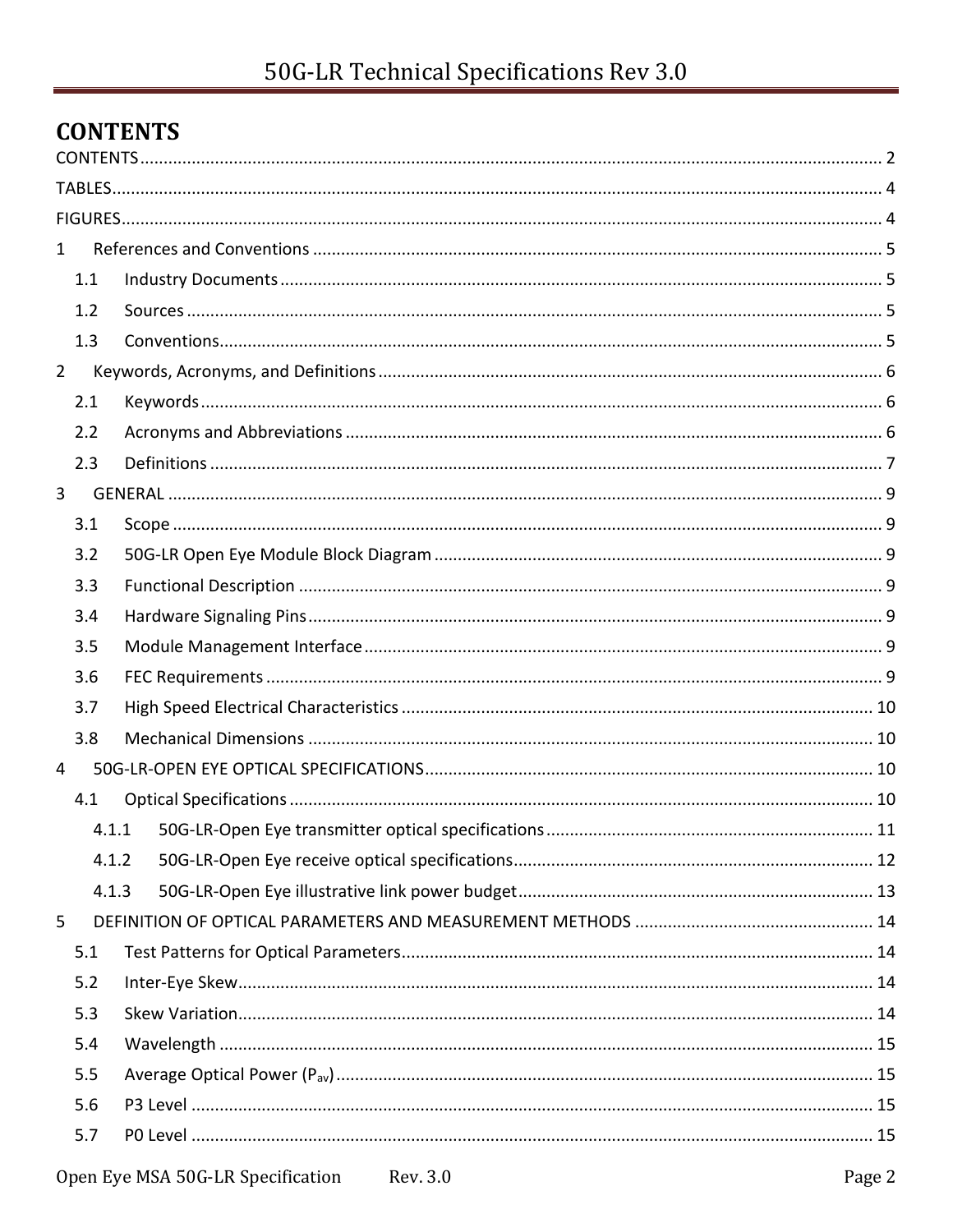# 50G-LR Technical Specifications Rev 3.0

|   | 5.8    |  |
|---|--------|--|
|   | 5.9    |  |
|   | 5.10   |  |
|   | 5.11   |  |
|   | 5.12   |  |
|   | 5.13   |  |
|   | 5.14   |  |
|   | 5.15   |  |
|   | 5.16   |  |
|   | 5.17   |  |
|   | 5.18   |  |
|   | 5.19   |  |
|   | 5.20   |  |
|   | 5.21   |  |
|   | 5.22   |  |
|   | 5.22.1 |  |
|   |        |  |
|   | 5.23   |  |
|   | 5.24   |  |
|   | 5.25   |  |
|   | 5.26   |  |
|   | 5.27   |  |
|   |        |  |
|   | 5.27.2 |  |
|   | 5.27.3 |  |
|   | 5.27.4 |  |
| 6 |        |  |
| 7 |        |  |
|   | 7.1    |  |
|   | 7.2    |  |
|   | 7.2.1  |  |
|   | 7.2.2  |  |
|   | 7.3    |  |
| 8 |        |  |
|   |        |  |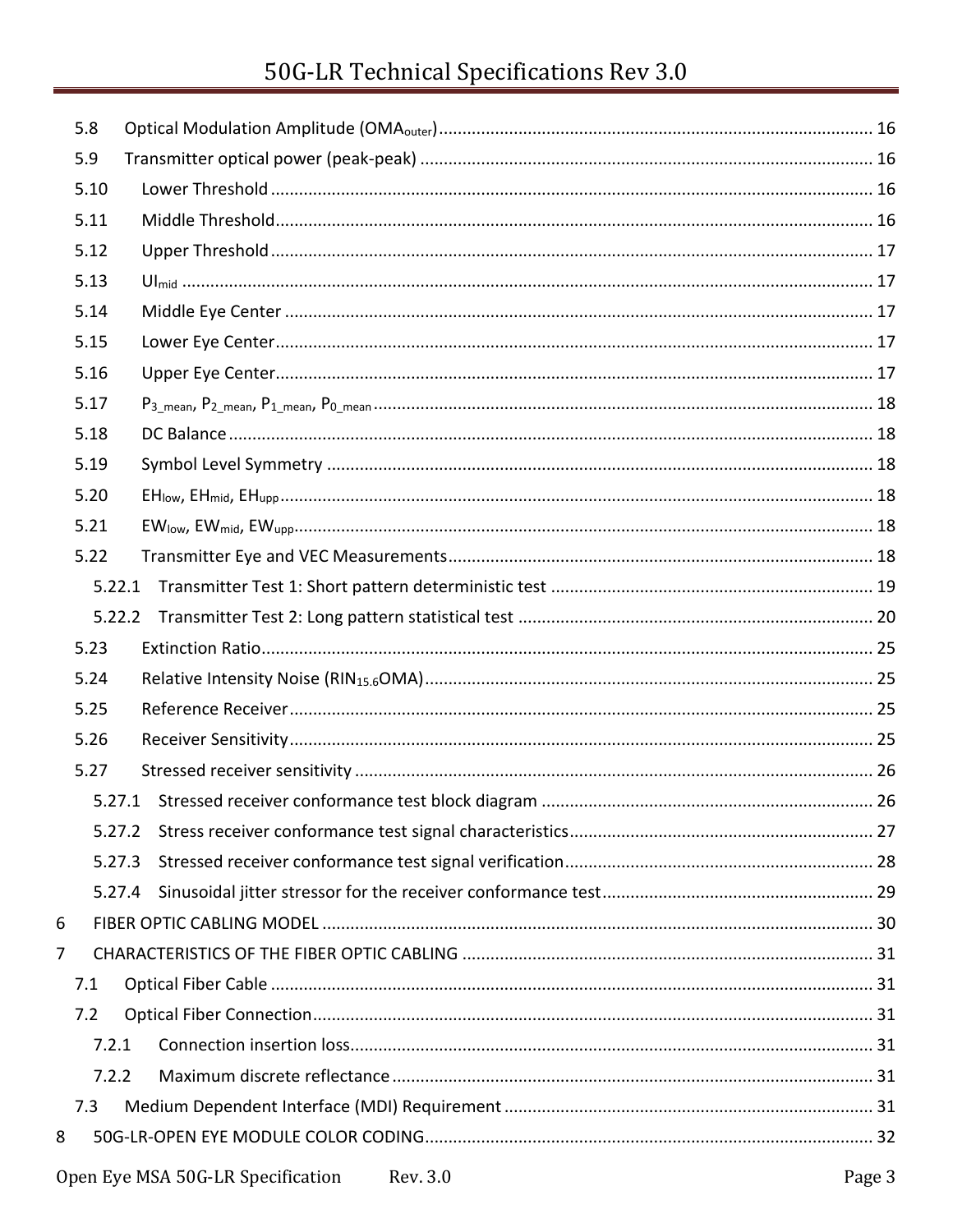# <span id="page-3-0"></span>**TABLES**

# <span id="page-3-1"></span>**FIGURES**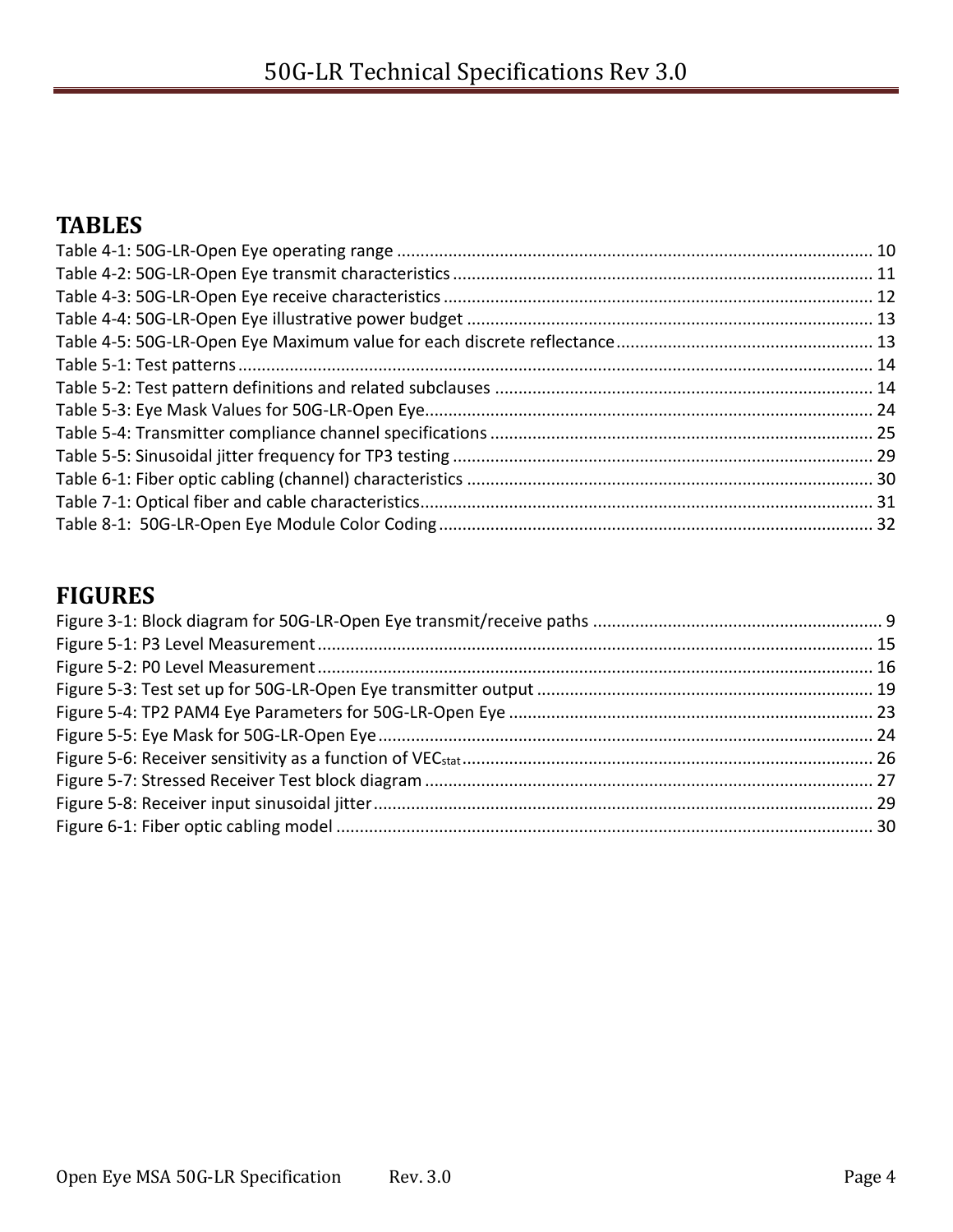# <span id="page-4-0"></span>**1 References and Conventions**

### <span id="page-4-1"></span>*1.1 Industry Documents*

The following documents are relevant to this specification:

InfiniBand IEEE 802.3 2018 OIF CEI

#### <span id="page-4-2"></span>*1.2 Sources*

Copies of InfiniBand standards may be obtained from the InfiniBand Trade Association (IBTA) [\(http://www.infinibandta.org\)](http://www.infinibandta.org/).

Copies of IEEE standards may be obtained from the Institute of Electrical and Electronics Engineers (IEEE) [\(https://www.ieee.org\)](https://www.ieee.org/).

Copies of OIF Implementation Agreements may be obtained from the Optical Internetworking Forum [\(http://www.oiforum.com\)](http://www.oiforum.com/).

#### <span id="page-4-3"></span>*1.3 Conventions*

The following conventions are used throughout this document:

#### **ORDER OF PRECEDENCE**

If a conflict arises between text, tables, or figures, the order of precedence to resolve the conflicts is text; then tables; and finally figures. Not all tables or figures are fully described in the text. Tables show data format and values.

#### **LISTS**

Lists sequenced by lowercase or uppercase letters show no ordering relationship between the listed items. Lists sequenced by numbers show an ordering relationship between the listed items.

Lists are associated with an introductory paragraph or phrase, and are numbered relative to that paragraph or phrase (i.e., all lists begin with an a. or 1. entry).

#### **NUMBERING CONVENTIONS**

The ISO convention of decimal numbering is used (i.e., the thousands and higher multiples are separated by a space and a period is used as the decimal point). This is equivalent to the English/American convention of a comma and a period.

| American    | French      | <b>ISO</b>  |
|-------------|-------------|-------------|
| 0.6         | 0.6         | 0.6         |
| 1,000       | 1 0 0 0     | 1 0 0 0     |
| 1,323,462.9 | 1 323 462,9 | 1 323 462.9 |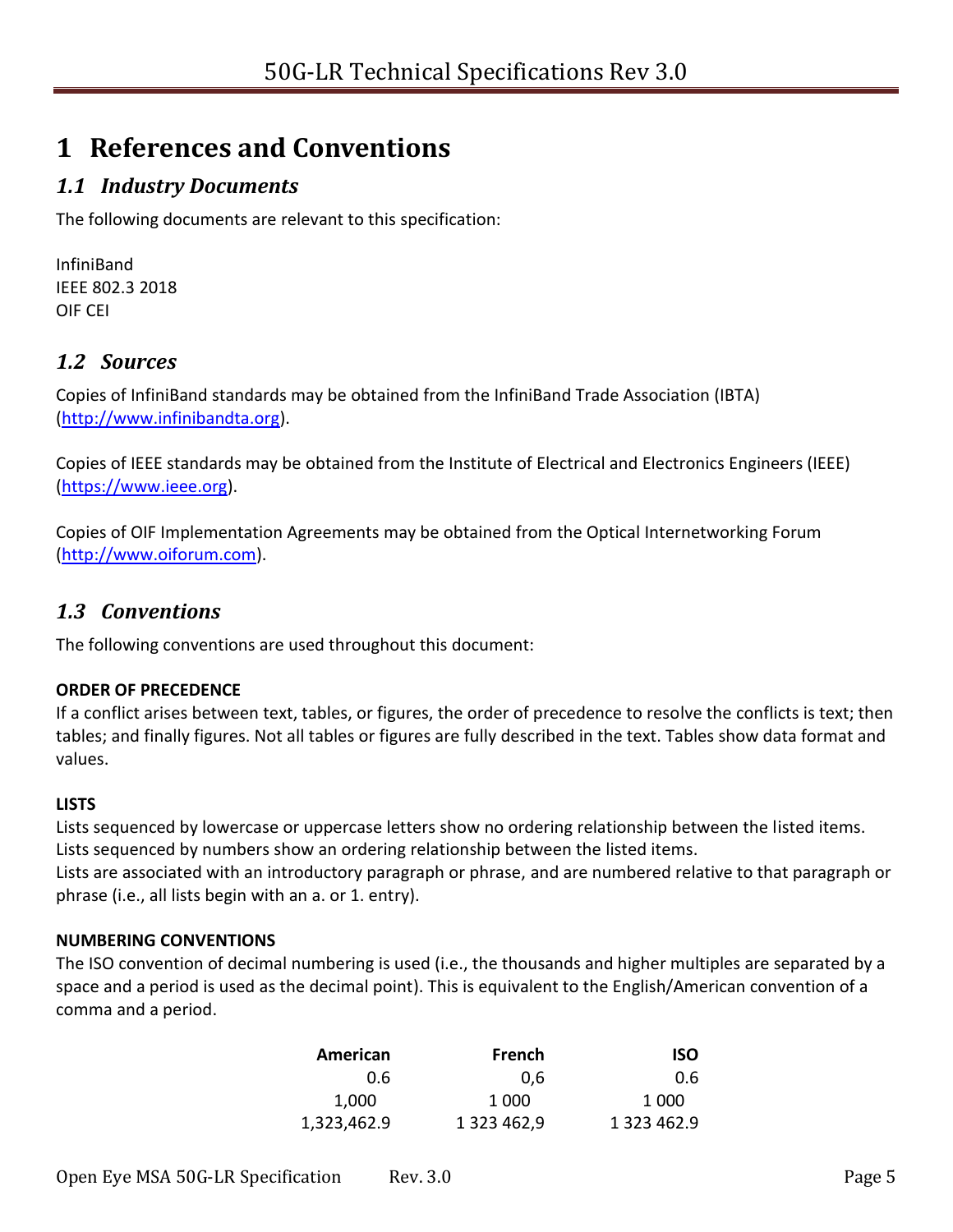# <span id="page-5-0"></span>**2 Keywords, Acronyms, and Definitions**

For the purposes of this document, the following keywords, acronyms, and definitions apply.

#### <span id="page-5-1"></span>*2.1 Keywords*

**Optional:** Describes features which are not required by the specification. However, if any feature defined by the specification is implemented, it shall be done in the same way as defined by the specification. Describing a feature as optional in the text is done to assist the reader. If an optional feature is not implemented the default values for bits and bytes associated with this feature shall be zero unless otherwise stated.

**Shall:** Indicates a mandatory requirement. Designers are required to implement all such mandatory requirements to ensure interoperability with other products that conform to this specification.

**Should:** Indicates flexibility of choice with a strongly preferred alternative.

**Vendor specific:** Indicates something (e.g., a bit, field, code value) that is not defined by this specification. Specification of the referenced item is determined by the manufacturer and may be used differently in various implementations.

#### <span id="page-5-2"></span>*2.2 Acronyms and Abbreviations*

**ASCII**: American Standard Code for Information Interchange (the numerical representation of a character)

- **BER**: Bit Error Rate
- **CDR**: Clock and Data Recovery
- **DFB**: Distributed Feedback Laser
- **DWDM**: Dense Wavelength Division Multiplexing
- **EML**: Externally Modulated Laser
- **FEC**: Forward Error Correction
- **FP**: Fabry-Perot Laser
- **SMF**: Single-Mode Fiber
- **WDM**: Wavelength Division Multiplexing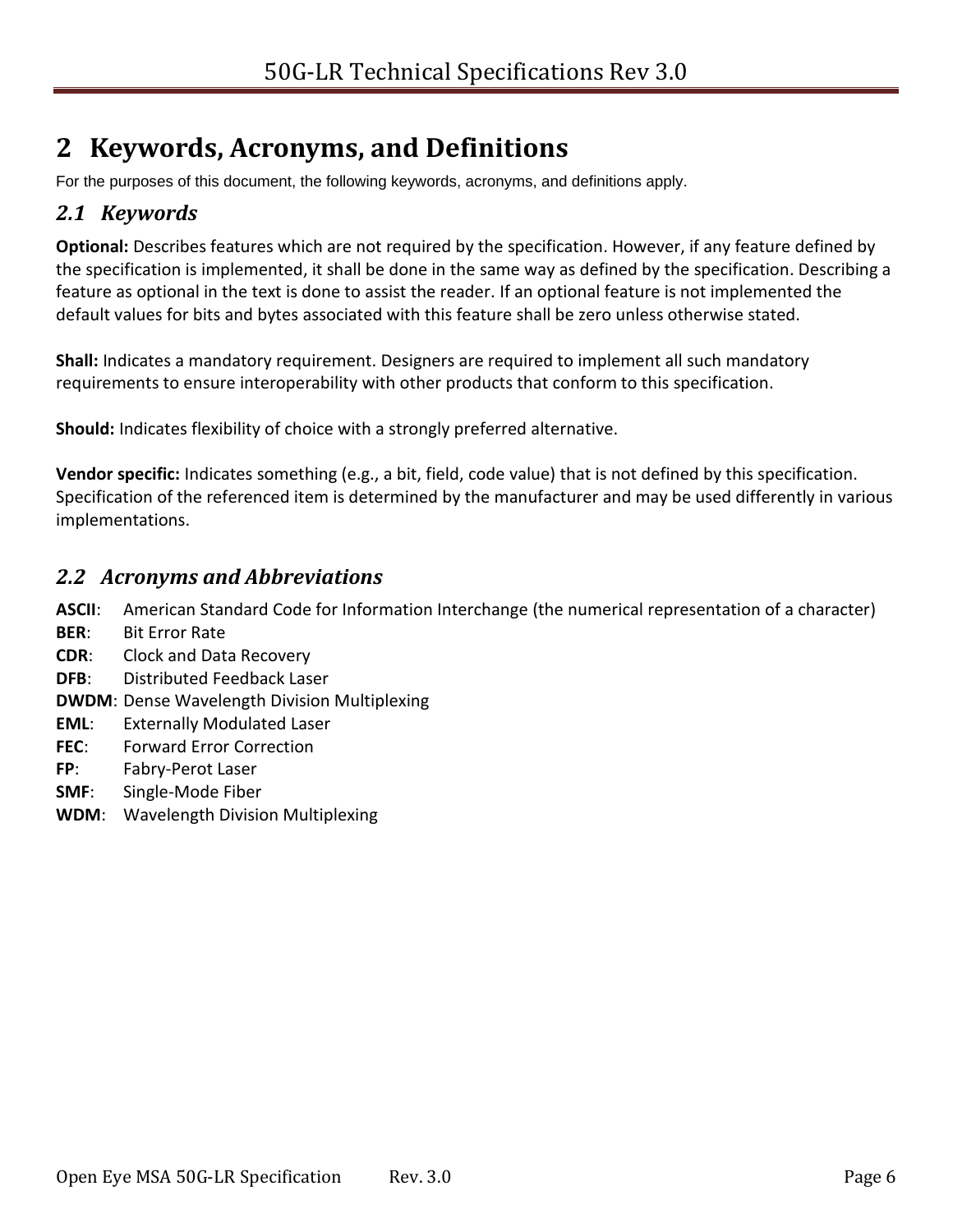### <span id="page-6-0"></span>*2.3 Definitions*

**P3 Level:** The P3 level is highest power level of the PAM4 signal.

**P0 Level:** The P0 level is the lowest power level of the PAM4 signal.

**OMA<sub>outer</sub>:** OMA<sub>outer</sub> is the level of modulated power in the optical signal based on low frequency P3 and P0 levels.

**Transmitter optical power (peak-peak)** is the level of modulated power in the optical signal including overshoots and undershoots. (**OMAouter ≤ Transmitter optical power (peak-peak)**)

**Average Power:** The Average Power, Pav, is the average of the optical power of the PAM4 signal.

**Lower Threshold:** The Lower Threshold is the threshold associated with the lower eye of the PAM4 signal.

**Middle Threshold:** The Middle Threshold is associated with the middle eye of the PAM4 signal.

**Upper Threshold:** The Upper Threshold is associated with the upper eye of the PAM4 signal.

**UImid:** UImid is specified as being 0.5 UI after 0 UI.

**Middle Eye Center:** The Middle Eye Center is calculated from eye width and eye height measurements of the middle eye. It is used to position the center of the mask shape for the middle eye mask.

**Lower Eye Center:** The Lower Eye Center is calculated from eye width and eye height measurements of the lower eye. It is used to position the center of the mask shape for the lower eye mask.

**Upper Eye Center:** The Upper Eye Center is calculated from eye width and eye height measurements of the upper eye. It is used to position the center of the mask shape for the upper eye mask.

**P3\_mean, P2\_mean, P1\_mean, P0\_mean:** These levels are calculated using the levels determined from by histograms centered on the Middle Eye Center and are calculated during Transmitter Test 1.

**DC Balance:** DC Balance is a measure of level symmetry about the average power level. This is used to evaluate contributions to DC wander caused by the pattern. This is evaluated during Transmitter Test 1.

**Symbol Level Symmetry:** Symbol Level Symmetry is a measure of how evenly the four levels are distributed in amplitude. Symbol Level Symmetry is an indicator of the penalty caused by uneven PAM4 levels. This is evaluated during Transmitter Test 1.

**EHlow, EHmid, EHupp:** EHlow, EHmid and EHupp are the inner eye heights associated with the lower, middle and upper eyes respectively measured using a histogram method around the Middle Eye Center. This is evaluated during Transmitter Test 1.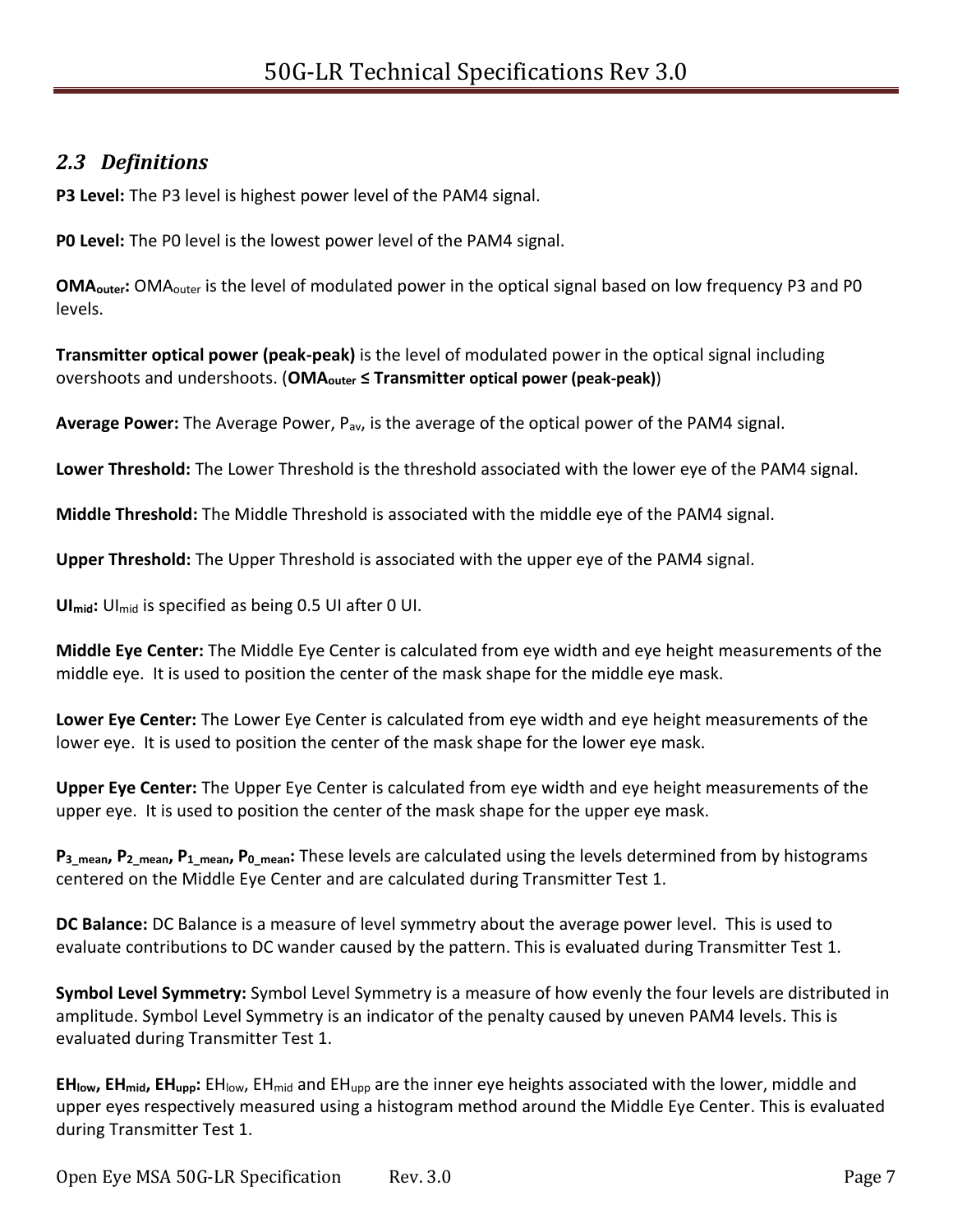**EWlow, EWmid, EWupp:** EWlow, EWmid and EWupp are the inner eye widths associated with the lower, middle and upper eyes respectively measured at the eye centers. This is evaluated during Transmitter Test 1.

**Vertical Eye Closure Deterministic (VEC<sub>det</sub>):** Vertical Eye Closure Deterministic (VEC<sub>det</sub>) is defined as the amount of eye closure with respect to OMA<sub>outer</sub> based on the smallest inner eye height. This is evaluated during Transmitter Test 1.

**Vertical Eye Closure Statistical (VECstat):** The Vertical Eye Closure Statistical (VECstat) is used to assess the vertical eye closure of the transmitter using a long pattern. This is evaluated during Transmitter Test 2.

**Module:** Pluggable transceivers and active or passive cable assembly terminations that plug into the host receptacle such as, but not limited to, those of QSFP-DD, OSFP, COBO, QSFP, and SFP-DD form factors hereafter referred to as modules unless cable assemblies are specifically mentioned.

**OSNR**: Optical Signal to Noise Ratio: The ratio between the optical signal power in a given signal bandwidth and the noise power in a given noise reference bandwidth.

**Pulse Amplitude Modulation, four levels (PAM4)**: a modulation scheme where two bits are mapped into four signal amplitude levels to enable transmission of two bits per symbol.

**Rx**: an electronic component (Rx) that converts an electrical input signal to an electrical (retimed or nonretimed) output signal.

**SNR**: Signal to Noise Ratio: The ratio of signal power to the noise power, expressed in decibels.

**Tx**: a circuit (Tx) that converts an electrical input signal to a signal suitable for the optical communications media.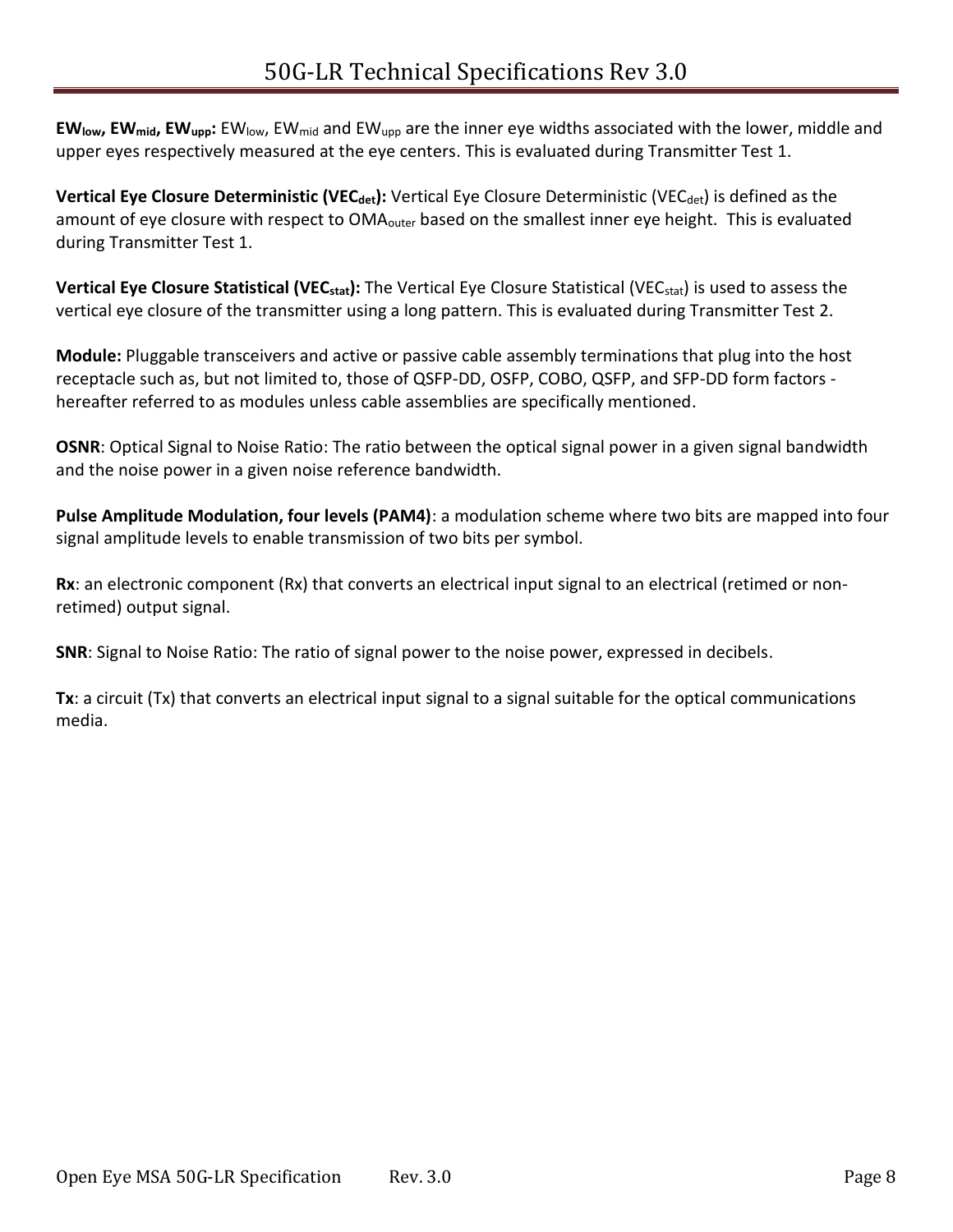# <span id="page-8-0"></span>**3 GENERAL**

### <span id="page-8-1"></span>*3.1 Scope*

This Open Eye Multi-Source Agreement (MSA) specification defines a single lane, 50 Gbps, 10km optical interface for 50 Gbps optical transceivers for Ethernet applications. Forward error correction (FEC) is required to be implemented by the host in order to ensure reliable system operation. Two transceivers communicate over single mode fibers (SMF) of length from 2 meters to at least 10 kilometers using the 50G-LR-Open Eye specification. The transceiver electrical interface is not specified by this MSA but can have, for example, two lanes in each direction with a nominal rate of 26.5625 Gbps per lane or one lane in each direction with a nominal rate of 53.125 Gbps per lane.

A variety of form factors for the 50G-LR-Open Eye transceiver are possible and none is precluded by this MSA.



### <span id="page-8-2"></span>*3.2 50G-LR Open Eye Module Block Diagram*

<span id="page-8-7"></span>NOTE – Specification of the retime function is beyond the scope of this MSA. **Figure 3-1: Block diagram for 50G-LR-Open Eye transmit/receive paths**

### <span id="page-8-3"></span>*3.3 Functional Description*

50G-LR-Open Eye modules comply with the requirements of this document and have the following common features: one optical transmitter; one optical receiver with signal detect and a duplex optical connector for single-mode fiber. The optical connector type is vendor specific but can include SC, LC, MPO, SN or CS types.

## <span id="page-8-4"></span>*3.4 Hardware Signaling Pins*

Hardware signaling pins are specified in the respective module form factor MSAs.

### <span id="page-8-5"></span>*3.5 Module Management Interface*

The contents of the various ID registers shall comply with the requirements of the module MSA and the respective standards.

### <span id="page-8-6"></span>*3.6 FEC Requirements*

The host system is required to enable RS(544,514) FEC ("KP4 FEC") in accordance with clause 119 of IEEE Std 802.3-2018™. Operation with other FEC codes is beyond the scope of this MSA.

Open Eye MSA 50G-LR Specification Rev. 3.0 Page 9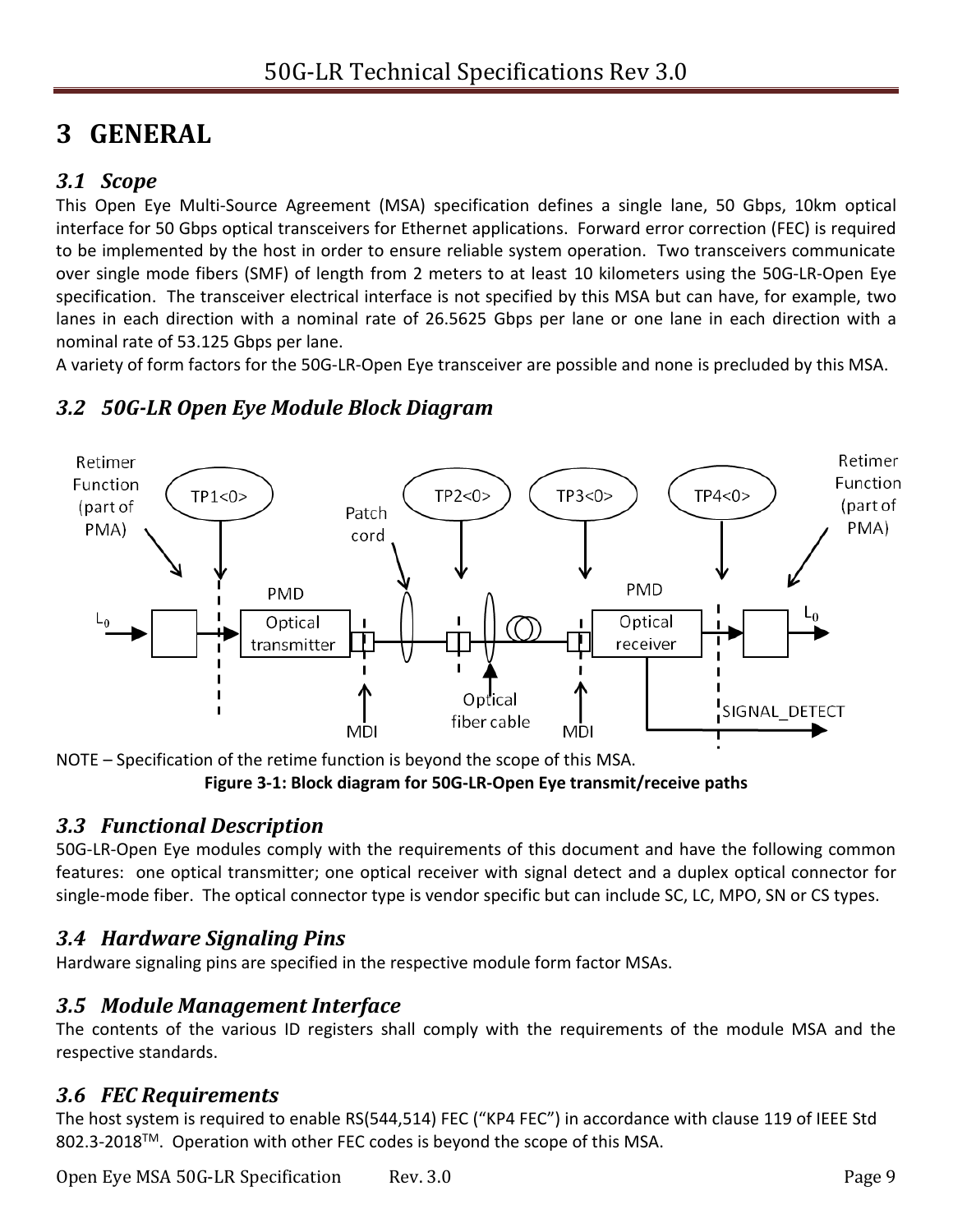#### <span id="page-9-0"></span>*3.7 High Speed Electrical Characteristics*

The detailed high speed electrical characteristics are not defined by this MSA. 50GE modules could be implemented in compliance with applicable electrical interface specifications.

#### <span id="page-9-1"></span>*3.8 Mechanical Dimensions*

Mechanical dimensions are defined in module form factor MSA specifications.

# <span id="page-9-2"></span>**4 50G-LR-OPEN EYE OPTICAL SPECIFICATIONS**

#### <span id="page-9-3"></span>*4.1 Optical Specifications*

The operating range for the 50G-LR-Open Eye PMDs is defined in [Table 4-1.](#page-9-4) A compliant PMD operates on single-mode fibers according to the specifications defined in [Table 6-1](#page-29-1) and characteristics in [Table 7-1.](#page-30-6) A PMD that exceeds the required operating range while meeting all other optical specifications is considered compliant (e.g., operating at 12.5 km meets the operating range requirement of 2 m to 10 km).

| Table 4-1: 50G-LR-Open Eye operating range |                                 |  |
|--------------------------------------------|---------------------------------|--|
| <b>PMD type</b>                            | <b>Required operating range</b> |  |
| 50G-LR-Open Eye                            | 2 m to 10 km                    |  |

| Table 4-1: 50G-LR-Open Eye operating range |  |
|--------------------------------------------|--|
|--------------------------------------------|--|

<span id="page-9-4"></span>During optimization of the transmitter, the aim should be to maximize the mask margin for each of the three inner eyes simultaneously whilst trading off against other parameters within the limits specified.

The following transmitter tests are considered informative:

- 1. VE $C_{\text{det}}$  (covered by eye mask test)
- 2. Vertical Eye Opening (covered by eye mask test)
- 3. Horizontal Eye Opening (covered by eye mask test)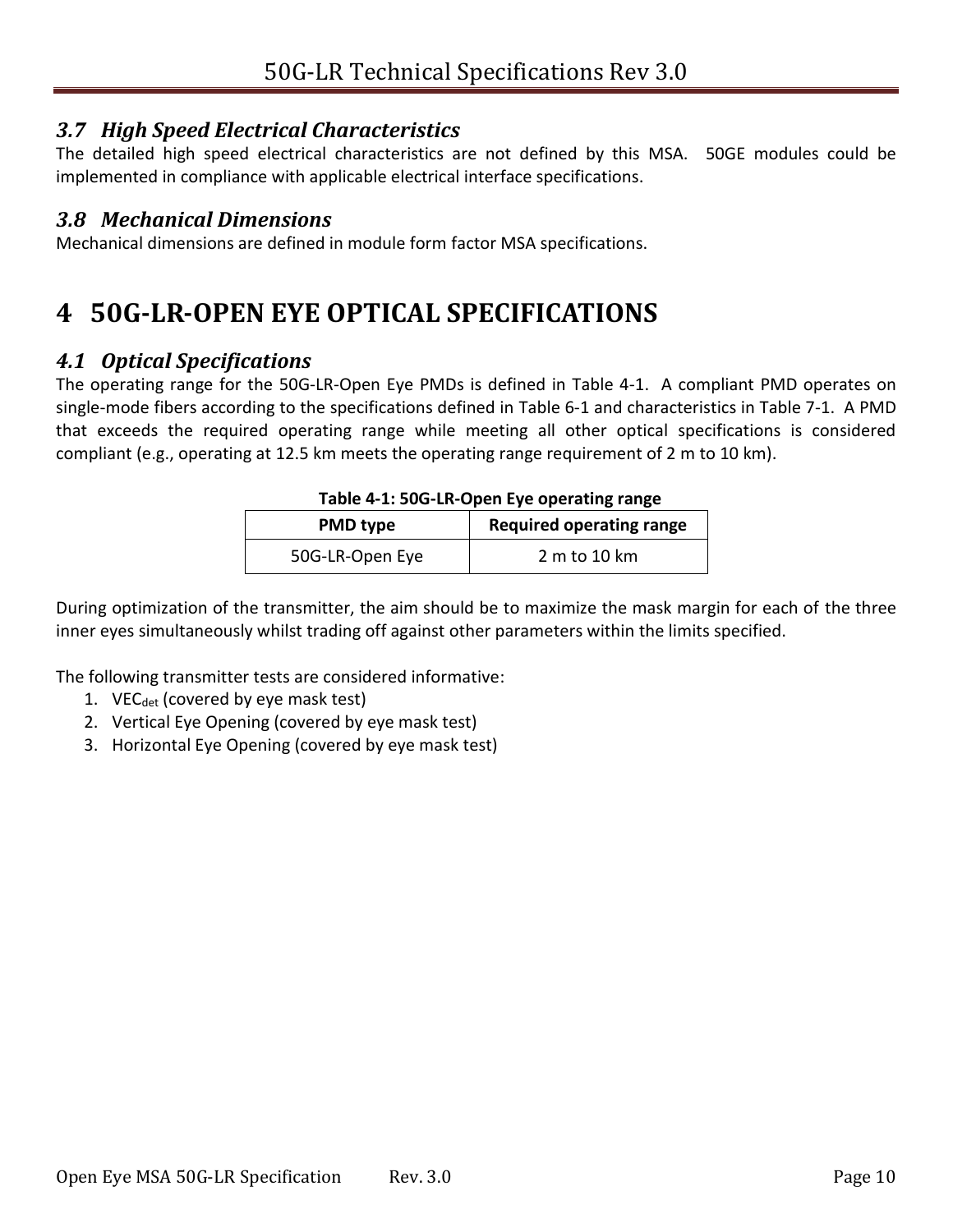#### <span id="page-10-0"></span>**4.1.1 50G-LR-Open Eye transmitter optical specifications**

The 50G-LR-Open Eye transmitters shall meet the specifications defined in [Table 4-2.](#page-10-1)

<span id="page-10-1"></span>

|                                                                                                            | Table 4-2. 500-LN-Open Lye transmit characteristics |                            |                      |  |  |
|------------------------------------------------------------------------------------------------------------|-----------------------------------------------------|----------------------------|----------------------|--|--|
| <b>Description</b>                                                                                         | 50GBASE-LR <sup>a</sup>                             | <b>50G-LR-</b><br>Open Eye | Unit                 |  |  |
| PAM4 Signaling rate (fb), (range)                                                                          | $26.5625 \pm 100$ ppm                               | $26.5625 \pm 100$ ppm      | GBd                  |  |  |
| <b>Modulation format</b>                                                                                   | PAM4                                                | PAM4                       |                      |  |  |
| Wavelength (range)                                                                                         | 1304.5 to 1317.5                                    | 1304.5 to 1317.5           | nm                   |  |  |
| Side-mode suppression ratio (SMSR), (min)                                                                  | 30                                                  | 30                         | dB                   |  |  |
| Average launch power (P <sub>av</sub> ) (max)                                                              | 4.2                                                 | 4.2                        | dBm                  |  |  |
| Average launch power $(P_{av})^b$ (min)                                                                    | $-4.5$                                              | $-4.5$                     | d <sub>Bm</sub>      |  |  |
| Transmitter optical power (peak-peak) (max)                                                                |                                                     | 4.0                        | dBm                  |  |  |
| Outer Optical Modulation Amplitude (OMA <sub>outer</sub> ) (max)                                           | 4.0                                                 | 4.0                        | dBm                  |  |  |
| Outer Optical Modulation Amplitude (OMA <sub>outer</sub> )(min)                                            | $-1.5$                                              | $-1.5$                     | dBm                  |  |  |
| <b>TDECQ</b>                                                                                               | 3.2                                                 | <b>NA</b>                  | dB                   |  |  |
| $VECdet$ (Vertical Eye Closure, deterministic) <sup>c</sup> (max)                                          |                                                     | 3                          | dB                   |  |  |
| $VECstat$ (Vertical Eye Closure, statistical) <sup>d</sup> (max)                                           |                                                     | 3.2                        | dB                   |  |  |
| Vertical Eye Opening (EH <sub>upp</sub> , EH <sub>mid</sub> , EH <sub>low</sub> ) (OMA) <sup>c</sup> (min) |                                                     | $+/-0.075$                 | OMA <sub>outer</sub> |  |  |
| Launch power in OMA <sub>outer</sub> - VEC <sub>stat</sub> (min)                                           |                                                     | $-2.9$                     | dBm                  |  |  |
| Horizontal Eye Opening (EW <sub>upp</sub> , EW <sub>mid</sub> , EW <sub>low</sub> ) <sup>c</sup> (min)     |                                                     | 0.25                       | UI                   |  |  |
| DC Balance (max)                                                                                           |                                                     | 0.1                        |                      |  |  |
| Symbol level symmetry                                                                                      |                                                     | 0.90                       |                      |  |  |
| Average launch power of OFF transmitter, (max)                                                             | $-30$                                               | $-30$                      | dBm                  |  |  |
| Extinction ratio (min)                                                                                     | 3.5                                                 | 3.5                        | dB                   |  |  |
| Optical return loss tolerance (max)                                                                        | 15.6                                                | 15.6                       | dB                   |  |  |
| Transmitter reflectance <sup>e</sup> (max)                                                                 | $-26$                                               | $-26$                      | dB                   |  |  |
| RIN <sub>15.6</sub> OMA (max)                                                                              | $-132$                                              | $-132$                     | dB/Hz                |  |  |

#### **Table 4-2: 50G-LR-Open Eye transmit characteristics**

aValue provided for reference only, see IEEE 802.3 for current version

bAverage launch power (min) is informative and not the principal indicator of signal strength. A transmitter with launch power below this value cannot be compliant; however, a value above this does not ensure compliance.

 $c$  Vertical and horizontal Eye Opening must be compliant with the eye mask shown i[n Figure 5-5.](#page-23-1)

 $^{\text{d}}$  For specifications using VEC<sub>stat</sub>, any value of VEC<sub>stat</sub> < 1.4dB shall be assigned a value of 1.4dB.

<sup>e</sup> Transmitter reflectance is defined looking into the transmitter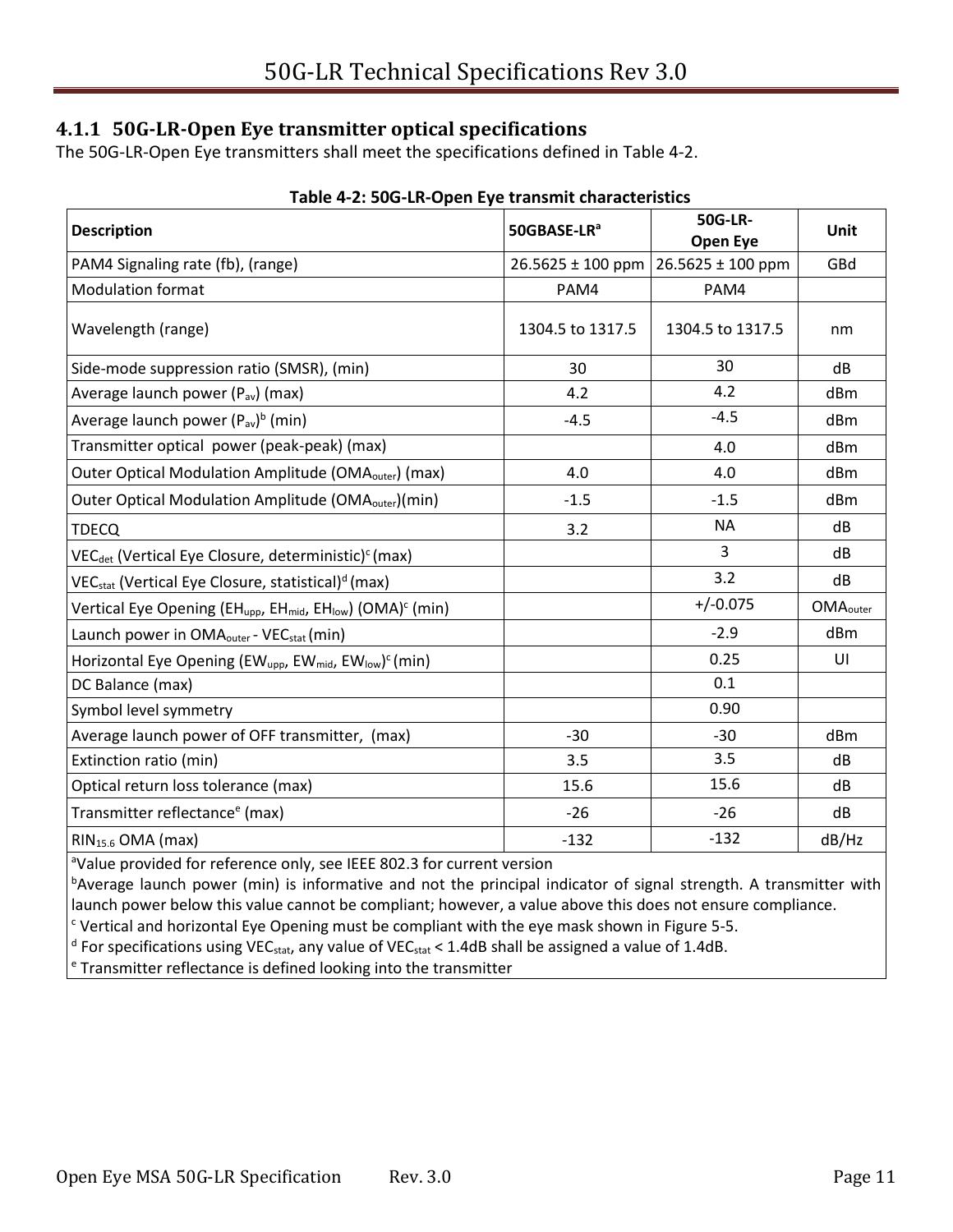#### <span id="page-11-0"></span>**4.1.2 50G-LR-Open Eye receive optical specifications**

The 50G-LR-Open Eye receiver shall meet the specifications defined in [Table 4-3.](#page-11-1)

<span id="page-11-1"></span>

| <b>Description</b>                                               | 50GBASE-LR Value <sup>a</sup> | 50G-LR-Open Eye             | Unit |
|------------------------------------------------------------------|-------------------------------|-----------------------------|------|
| Signaling rate (fb) (range)                                      | $26.5625 \pm 100$ ppm         | $26.5625 \pm 100$ ppm       | GBd  |
| <b>Modulation format</b>                                         | PAM4                          | PAM4                        |      |
| Wavelength (range)                                               | 1304.5 to 1317.5              | 1304.5 to 1317.5            | nm   |
| Damage threshold (min) <sup>b</sup>                              | 5.2                           | 5.2                         | dBm  |
| Average receive power (max)                                      | 4.2                           | 4.2                         | dBm  |
| Average receive power <sup>c</sup> (min)                         | $-10.8$                       | $-10.8$                     | dBm  |
| Receive power, (OMA <sub>outer</sub> ) (max)                     | 4.0                           | 4.0                         | dBm  |
| Receiver optical power (peak-peak) (max)                         |                               | 4.0                         | dBm  |
| Receiver reflectance (max)                                       | $-26$                         | -26                         | dB   |
| Receiver sensitivity (OMA <sub>outer</sub> ), (max)              | $max(-8.4, SECQ - 9.8)$       | $max(-8.4, VEC_{stat}-9.8)$ | dBm  |
| Stressed receiver sensitivity (OMA <sub>outer</sub> ), $d$ (max) | $-6.6$                        | $-6.6$                      | dBm  |
| Conditions of stressed receiver sensitivity test <sup>e</sup> :  |                               |                             |      |
| Stressed input Eye Height VEC <sub>stat</sub>                    | ΝA                            | 3.2                         | dB   |
|                                                                  |                               |                             |      |

#### **Table 4-3: 50G-LR-Open Eye receive characteristics**

a Value provided for reference only, see IEEE 802.3 for current version.

<sup>b</sup>The receiver shall be able to tolerate, without damage, continuous exposure to an optical signal having this average power level. The receiver does not have to operate correctly at this input power.

<sup>c</sup>Average receive power, (min) is informative and not the principal indicator of signal strength. A received power below this value cannot be compliant; however, a value above this does not ensure compliance.

 $d$ Measured with conformance test signal at TP3 (see [5.27\)](#page-25-3) for the BER specified in IEEE Std 802.3cd clause 140.1.1.

<sup>e</sup>These test conditions are for measuring stressed receiver sensitivity. They are not characteristics of the receiver. See [Figure 5-7](#page-26-1)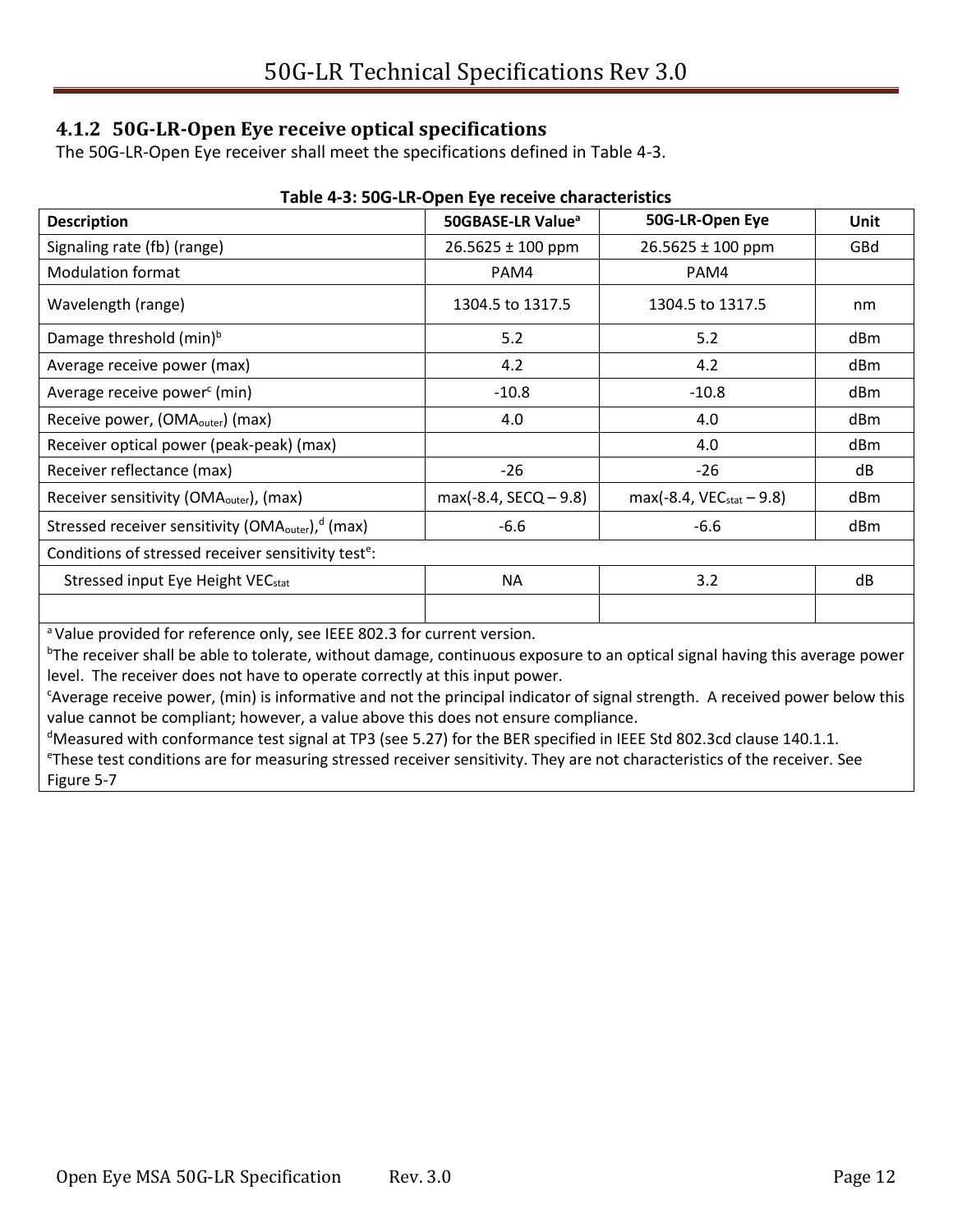#### <span id="page-12-0"></span>**4.1.3 50G-LR-Open Eye illustrative link power budget**

<span id="page-12-1"></span>An illustrative power budget and penalties for 50G-LR-Open Eye are shown in [Table 4-4.](#page-12-1)

| <b>Description</b>                                                                                                                                                                                                                              | 50G-LR-Open Eye Value | <b>Unit</b> |
|-------------------------------------------------------------------------------------------------------------------------------------------------------------------------------------------------------------------------------------------------|-----------------------|-------------|
| Power budget                                                                                                                                                                                                                                    | 10.1                  | dB          |
| Operating distance                                                                                                                                                                                                                              | 10.0                  | km          |
| Channel insertion loss <sup>a</sup>                                                                                                                                                                                                             | 6.3                   | dB          |
| Maximum discrete reflectance                                                                                                                                                                                                                    | See Table 4-5         | dB          |
| Allocation for penalties <sup>b</sup>                                                                                                                                                                                                           | 3.8                   | dB          |
| Additional insertion loss allowed                                                                                                                                                                                                               | 0                     | dB          |
| <sup>a</sup> The channel insertion loss is calculated using the maximum distance specified in Table 4-1 and<br>cabled optical fiber attenuation of 0.43 dB/km at 1304.5 nm plus an allocation for connection and<br>splice loss given in 7.2.1. |                       |             |

#### **Table 4-4: 50G-LR-Open Eye illustrative power budget**

<span id="page-12-2"></span><sup>b</sup>Link penalties are used for link budget calculations. They are not requirements and are not meant to be tested.

#### **Table 4-5: 50G-LR-Open Eye Maximum value for each discrete reflectance**

| <b>Number of discrete</b> | <b>Maximum value for each</b> | <b>Unit</b> |
|---------------------------|-------------------------------|-------------|
| reflectances above -55 dB | discrete reflectance          |             |
|                           | $-22$                         | dB          |
|                           | $-29$                         | dB          |
|                           | $-33$                         | dB          |
|                           | $-35$                         | dB          |
|                           | $-37$                         | dB          |
| 10                        | -39                           | dB          |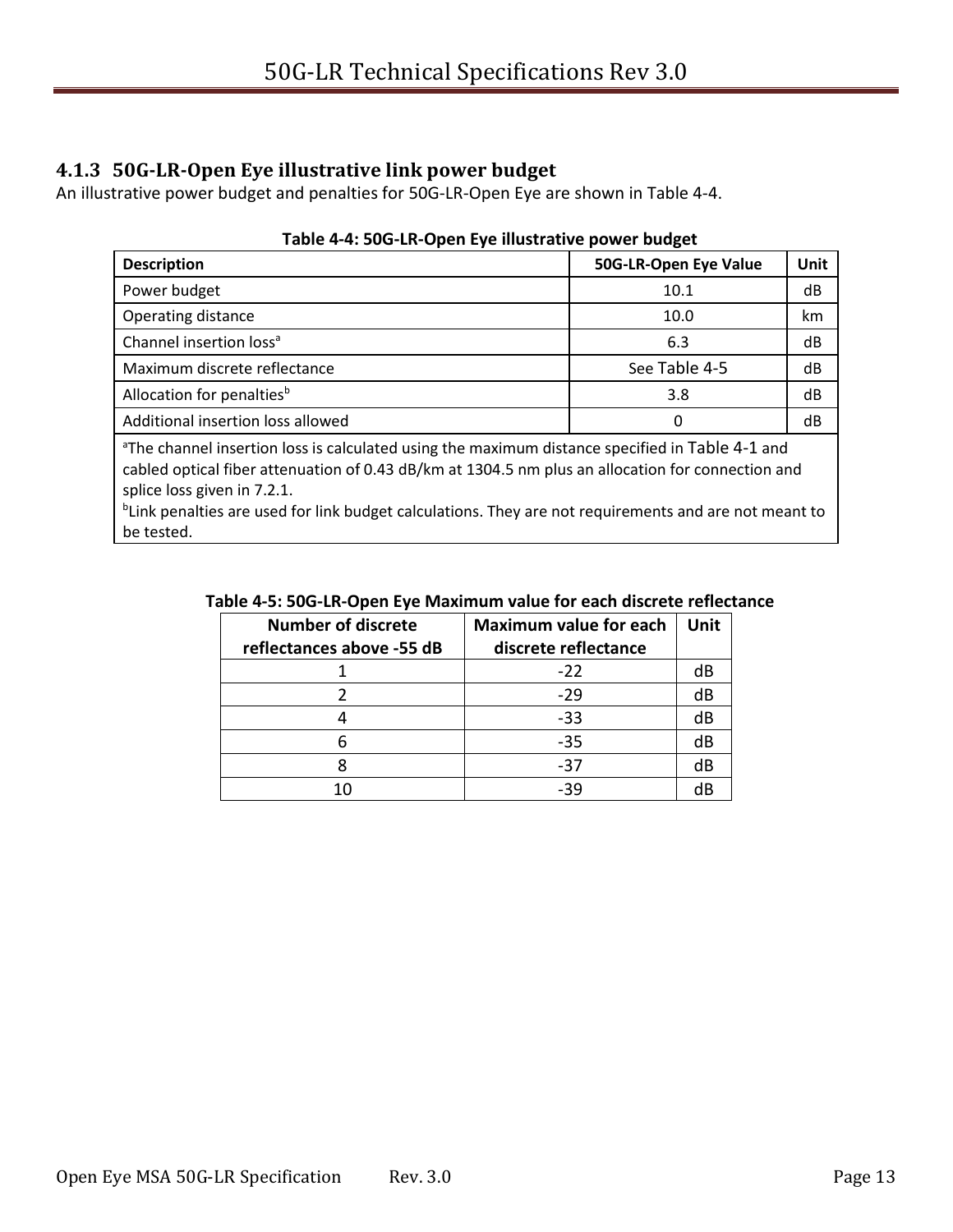# <span id="page-13-0"></span>**5 DEFINITION OF OPTICAL PARAMETERS AND MEASUREMENT METHODS**

All optical measurements shall be made through a short patch cable, between 2 m and 5 m in length, unless otherwise specified.

### <span id="page-13-4"></span><span id="page-13-1"></span>*5.1 Test Patterns for Optical Parameters*

| LAMIC J-T' LEST NAMELIIS                                                                  |                                               |                         |  |
|-------------------------------------------------------------------------------------------|-----------------------------------------------|-------------------------|--|
| <b>Pattern</b>                                                                            | <b>Pattern Description</b>                    | Defined in <sup>a</sup> |  |
| Square wave                                                                               | Square wave (8 threes, 8 zeroes)              | 120.5.11.2.4            |  |
| 3                                                                                         | 120.5.11.2.2<br>PRBS31Q                       |                         |  |
| 4                                                                                         | PRBS13Q<br>120.5.11.2.1                       |                         |  |
| 5                                                                                         | Scrambled idle encoded by RS-FEC<br>119.2.4.9 |                         |  |
| Scrambled Remote Fault encoded<br>5a                                                      |                                               | 119.2.3.8, 82.2.3.9,    |  |
|                                                                                           | by RS-FEC                                     | 117.3, 81.3.4           |  |
| 6                                                                                         | 120.5.11.2.3<br><b>SSPRQ</b>                  |                         |  |
| <sup>a</sup> These sub-clauses make reference to relevant clauses of IEEE Std 802.3-2018. |                                               |                         |  |

#### **Table 5-1: Test patterns**

<span id="page-13-5"></span>

| <b>Parameter</b>                                         | <b>Pattern</b>                                            | <b>Reference</b>     |  |
|----------------------------------------------------------|-----------------------------------------------------------|----------------------|--|
| Wavelength                                               | Square wave, 3, 4, 5, 5a, 6 or valid<br>200GBASE-R signal | 5.4                  |  |
| Side mode suppression ratio                              | 3, 5, 5a, 6 or valid 200GBASE-R signal                    | 140.7.2 <sup>a</sup> |  |
| Average optical power                                    | 3, 5, 5a, 6 or valid 200GBASE-R signal                    | 5.5                  |  |
| Optical modulation amplitude (OMA <sub>outer</sub> )     | 4 or 6                                                    | 5.8                  |  |
| Transmitter test 1: Short pattern deterministic<br>test  | 4                                                         | 5.22                 |  |
| Transmitter test 2: Long pattern statistical test        | 3 or 6 or valid 200GBASE-R signal                         | 5.22                 |  |
| <b>Extinction ratio</b>                                  | 4 or 6                                                    | 5.23                 |  |
| RIN <sub>17.1</sub> /RIN <sub>15.6</sub> OMA             | Square-wave                                               | 5.24                 |  |
| Stressed receiver conformance test signal<br>calibration | 6                                                         | 5.27                 |  |
| Receiver sensitivity                                     | 3, 5 or 5a                                                | 5.26                 |  |
| Stressed receiver sensitivity                            | 3, 5 or 5a                                                | 5.27                 |  |
| <sup>a</sup> IEEE Std 802.3cd.                           |                                                           |                      |  |

**Table 5-2: Test pattern definitions and related subclauses**

#### <span id="page-13-2"></span>*5.2 Inter-Eye Skew*

The Inter-eye Skew is defined in [Table 5-3.](#page-23-0) It is the maximum time difference between T<sub>mid,mid</sub> and T<sub>mid,upp</sub> or Tmid,low. (See [Figure 5-5\)](#page-23-1)

#### <span id="page-13-3"></span>*5.3 Skew Variation*

Skew variation is specified in IEEE Std 802.3 2018 clause 122.3.2.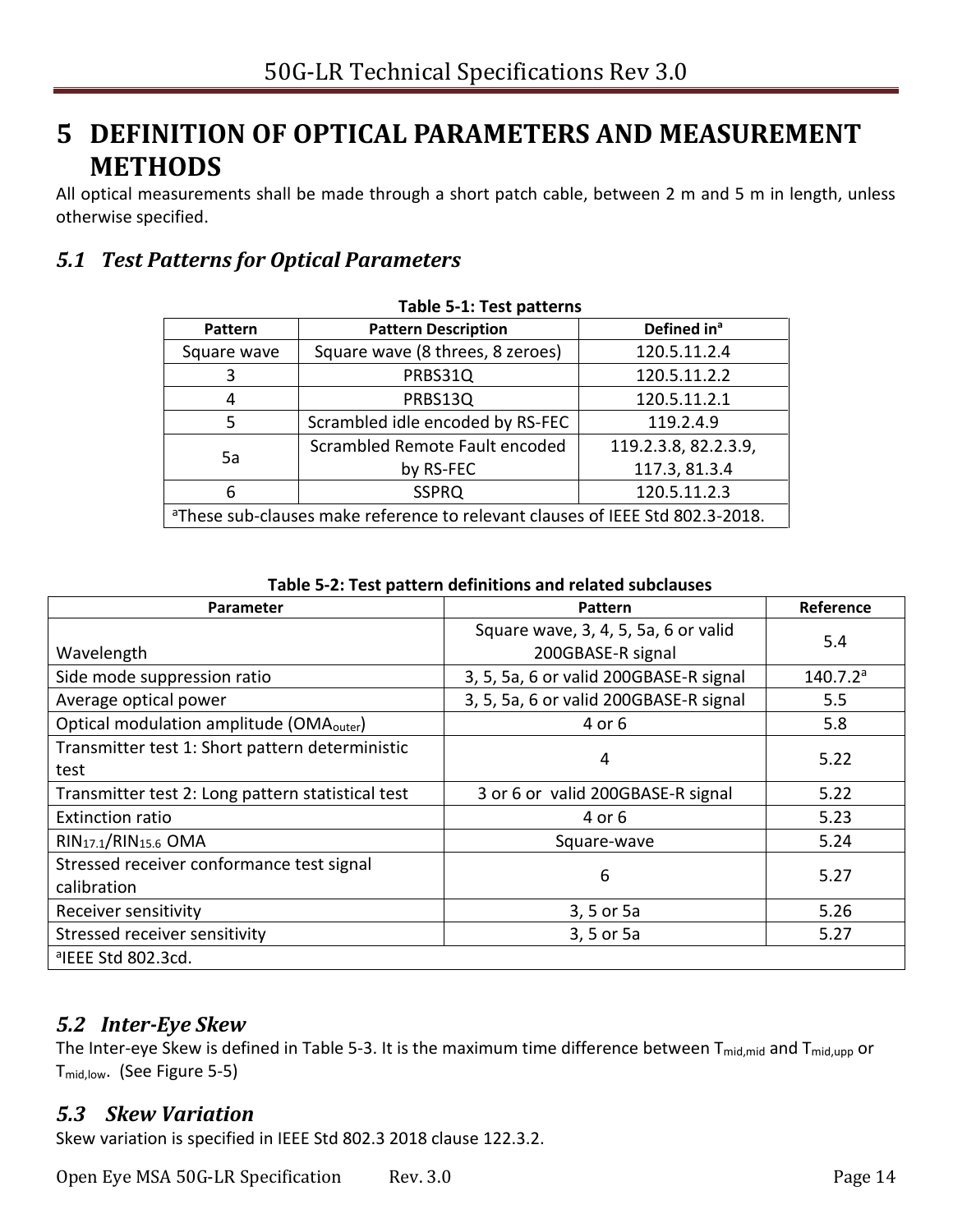### <span id="page-14-0"></span>*5.4 Wavelength*

The wavelength and SMSR shall be within the range given in [Table 4-2](#page-10-1) if measured per IEC 61280-1-3. The transmitter is modulated using the test pattern defined in [Table 5-2.](#page-13-5)

## <span id="page-14-1"></span>*5.5 Average Optical Power (Pav)*

The average optical power shall be within the limits given in [Table 4-2](#page-10-1) if measured using the methods given in IEC 61280-1-1. The average optical power is measured using the test pattern defined in [Table 5-2,](#page-13-5) per the test setup in IEEE Std 802.3-2018 Figure 53-6.

# <span id="page-14-2"></span>*5.6 P3 Level*

For Transmitter Test 1, the P3 Level is defined as the as the power measured over the central 2 UI of a run of 7 threes as shown in [Figure 5-1](#page-14-4)



**Figure 5-1: P3 Level Measurement** 

# <span id="page-14-4"></span><span id="page-14-3"></span>*5.7 P0 Level*

For Transmitter Test 1, the P0 Level is defined as the power measured over the central 2 UI of a run of 6 zeros as shown in [Figure 5-2.](#page-15-4)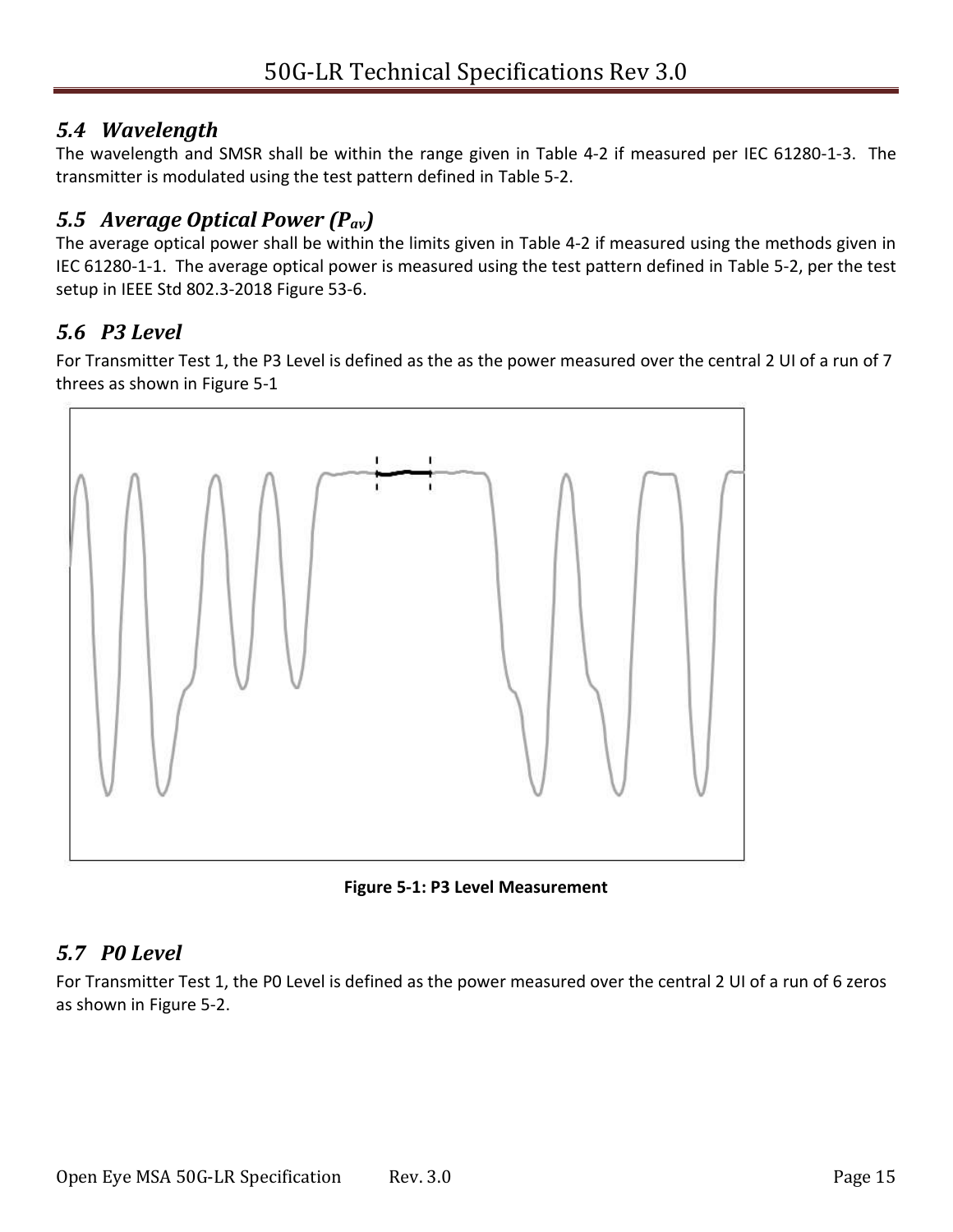

**Figure 5-2: P0 Level Measurement** 

### <span id="page-15-4"></span><span id="page-15-0"></span>*5.8 Optical Modulation Amplitude (OMAouter)*

OMAouter is calculated as (following IEEE Std 802.3 clause 122.8.4.)

$$
OMA_{outer} = P_3 - P_0
$$

## <span id="page-15-1"></span>*5.9 Transmitter optical power (peak-peak)*

Transmitter optical power (peak-peak) is measured as the outer envelope of the optical signal with a fourth-order Bessel Thomson filter response with a 3 dBe bandwidth of approximately 0.75\*baud rate. The average waveform should be scanned to find the maximum and minimum power levels including overshoots and undershoots.

### <span id="page-15-2"></span>*5.10 Lower Threshold*

The Lower Threshold is calculated as

Lower Threshold = 
$$
P_{av} - \frac{OMA_{outer}}{3}
$$

## <span id="page-15-3"></span>*5.11 Middle Threshold*

The Middle Threshold is calculated as

$$
Middle\ Threshold = P_{av}
$$

Open Eye MSA 50G-LR Specification Rev. 3.0 Page 16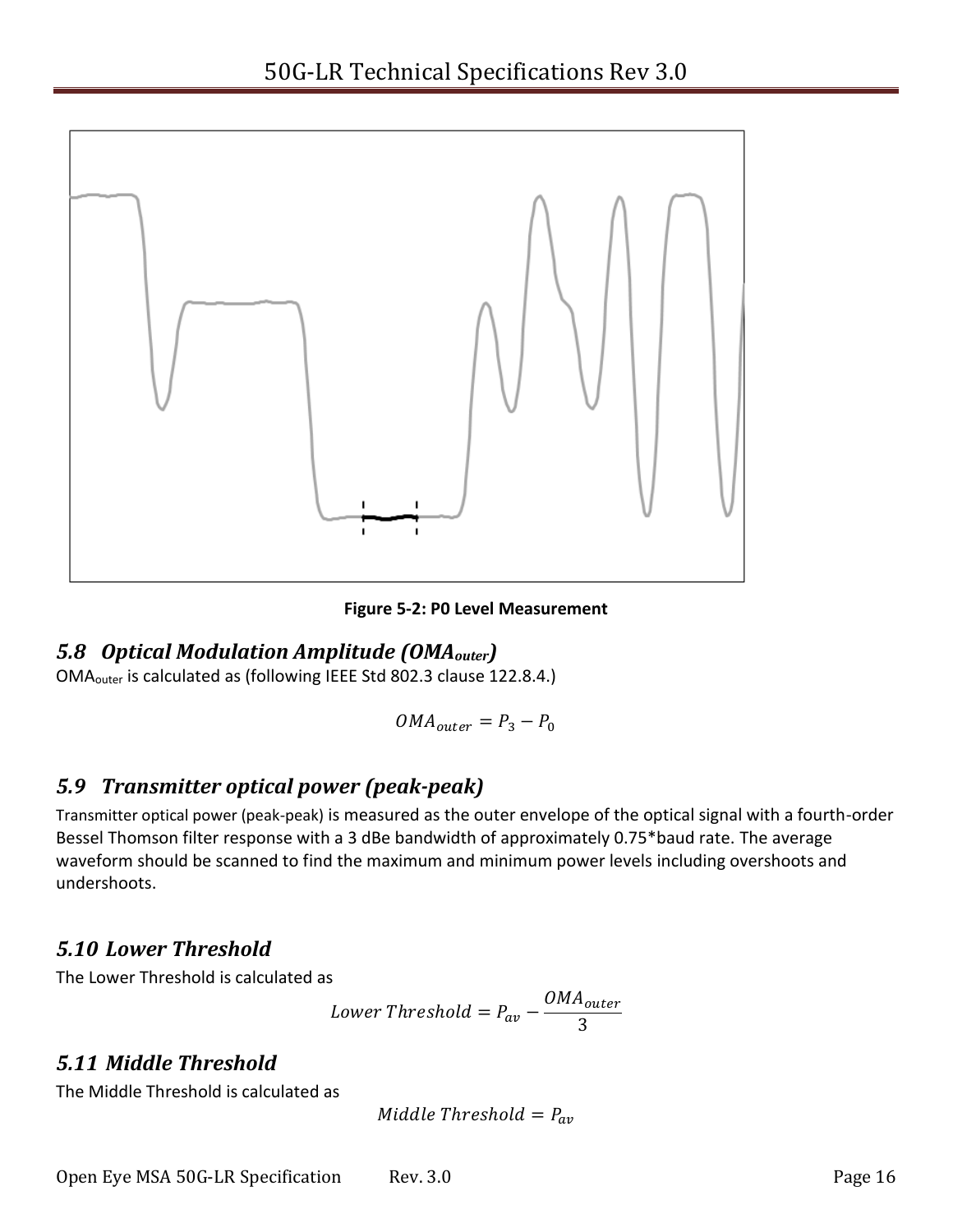## <span id="page-16-0"></span>*5.12 Upper Threshold*

The Upper Threshold is calculated as

Upper Threshold = 
$$
P_{av} + \frac{OMA_{outer}}{3}
$$

### <span id="page-16-1"></span>*5.13 UImid*

The mean of the average power crossing time is used to calculate the 0 UI time. UI<sub>mid</sub> is 0.5 UI after 0 UI.

## <span id="page-16-2"></span>*5.14 Middle Eye Center*

Determine the time position associated with the midpoint of the horizontal eye width based on the zero hit crossing points at the Middle Threshold power level  $(P_{av})$ . Constrain this time position with respect the UI<sub>mid</sub> time as per the requirements in [Table 5-3.](#page-23-0) The constrained time position is defined as  $T_{mid, mid}$  (see [Figure 5-4\)](#page-22-0). This is the Middle Eye Center time position.

Determine the power level value associated with the mid-point of the middle eye vertical eye height based on the zero hit points measured at the Middle Eye Center time position. Constrain this power level value to be within the requirements of [Table 5-3.](#page-23-0) This is the Middle Eye Center amplitude value.

The mask shape for the middle eye is centered on the Middle Eye Center. The mask shape position can be optimized within the constraints defined in [Table 5-3](#page-23-0) with respect to UI<sub>mid</sub> and the Middle Threshold power level.

# <span id="page-16-3"></span>*5.15 Lower Eye Center*

Determine the time position associated with the midpoint of the horizontal eye width based on the zero hit crossing points at the Lower Threshold power level. Constrain this time position to be within the Inter-eye Skew (max) specified in [Table 5-3](#page-23-0) of the Middle Eye Center time position. The constrained time position is defined as  $T_{mid,low}$  (see [Figure 5-4\)](#page-22-0). This is the Lower Eye Center time position.

Determine the power level value associated with the mid-point of the lower eye vertical eye height based on the zero hit points measured at the Lower Eye Center time position. Constrain this power level value to be within the requirements of [Table 5-3.](#page-23-0) This is the Lower Eye Center amplitude value.

The mask shape for the lower eye is centered on the Lower Eye Center.

# <span id="page-16-4"></span>*5.16Upper Eye Center*

Determine the time position associated with the midpoint of the horizontal eye width based on the zero hit crossing points at the Upper Threshold power level. Constrain this time position to be within the Inter-eye Skew (max) specified in [Table 5-3](#page-23-0) of the Middle Eye Center time position. The constrained time position is defined as  $T_{mid,upp}$  (see [Figure 5-4\)](#page-22-0). This is the Upper Eye Center time position.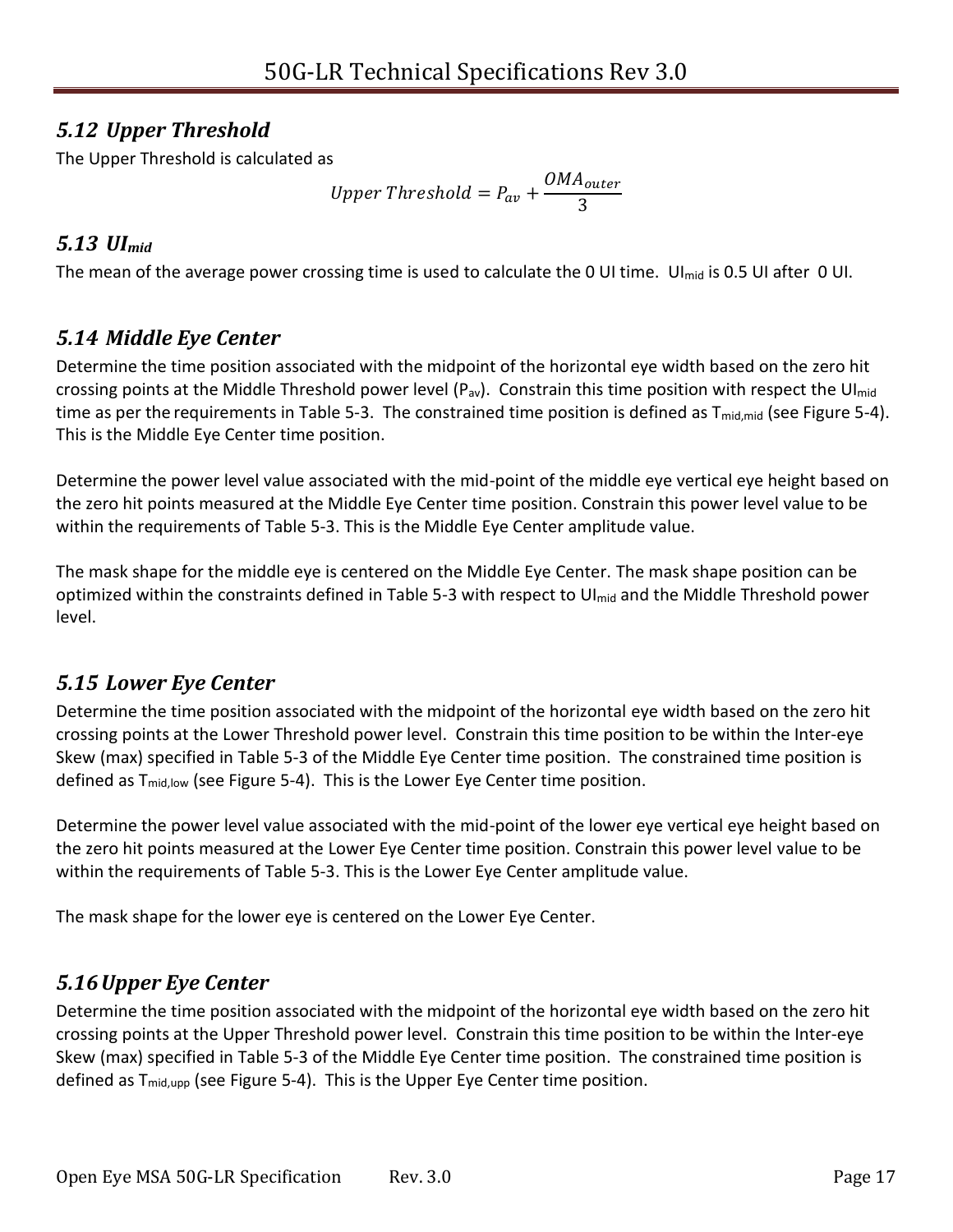Determine the power level value associated with the mid-point of the upper eye vertical eye height based on the zero hit points measured at the Upper Eye Center time position. Constrain this power level value to be within the requirements of [Table 5-3.](#page-23-0) This is the Upper Eye Center amplitude value.

The mask shape for the upper eye is centered on the Upper Eye Center.

# <span id="page-17-0"></span>*5.17 P3\_mean, P2\_mean, P1\_mean, P0\_mean*

These levels are calculated using the levels determined by histograms from a 0.05 UI wide window centered on the Middle Eye Center. The mean values are calculated from the histograms for each level.

# <span id="page-17-1"></span>*5.18 DC Balance*

DC Balance is a measure of level symmetry about the mid-power level and is referenced to the OMA<sub>outer</sub>. This is to minimize contributions to DC wander. DC Balance is calculated using the levels determined from by histograms from a 0.05 UI wide window centered on the Middle Eye Center.

$$
DC \, Balance = \frac{P_{0\_mean} + P_{1\_mean} + P_{2\_mean} + P_{3\_mean} - 4P_{av}}{P_{3\_mean} - P_{0\_mean}}
$$

# <span id="page-17-2"></span>*5.19 Symbol Level Symmetry*

Symbol Level Symmetry is a measure of how even the four levels are distributed in amplitude. Symbol Level Symmetry is an indicator of the penalty caused by uneven PAM4 levels and is calculated using the levels determined from by histograms from a 0.05 UI wide window centered on the Middle Eye Center.

$$
Symbol \ Level \ Symmetry = \frac{3 \cdot \min (P_{3\_mean} - P_{2\_mean}, P_{2\_mean} - P_{1\_mean}, P_{1\_mean} - P_{0\_mean})}{(P_{3\_mean} - P_{0\_mean})}
$$

## <span id="page-17-3"></span>*5.20 EHlow, EHmid, EHupp*

EH<sub>low</sub>, EH<sub>mid</sub> and EH<sub>upp</sub> are the inner eye heights associated with the lower, middle and upper eyes respectively. They are calculated using histogram edges from a 0.05 UI window centered on the Middle Eye Center. (See [Figure 5-4\)](#page-22-0)

## <span id="page-17-4"></span>*5.21 EWlow, EWmid, EWupp*

 $EW_{low}$ , EW<sub>mid</sub> and EW<sub>upp</sub> are the inner eye widths associated with the lower, middle and upper eyes respectively. These are measured at Lower Eye Center, Middle Eye Center and Upper Eye Center points using the innermost transition crossing the Eye Center amplitude value. (See [Figure 5-4\)](#page-22-0)

# <span id="page-17-6"></span><span id="page-17-5"></span>*5.22 Transmitter Eye and VEC Measurements*

Two transmitter tests are performed to ensure compliance to the performance defined in [Table 4-2.](#page-10-1) The test set up shown in [Figure 5-3](#page-18-1) is used for both Transmitter Test 1 and Transmitter Test 2. The purpose of Transmitter Test 1 is to ensure the eye has low ISI over the mid and upper frequency ranges and that the eye is centered. An eye mask test is performed during transmitter test 1 and no mask violations are allowed. The eye mask is not a hit ratio mask. Transmitter Test 2 uses a longer pattern to cover the full frequency range and fully characterize the transmitter using a statistical measurement.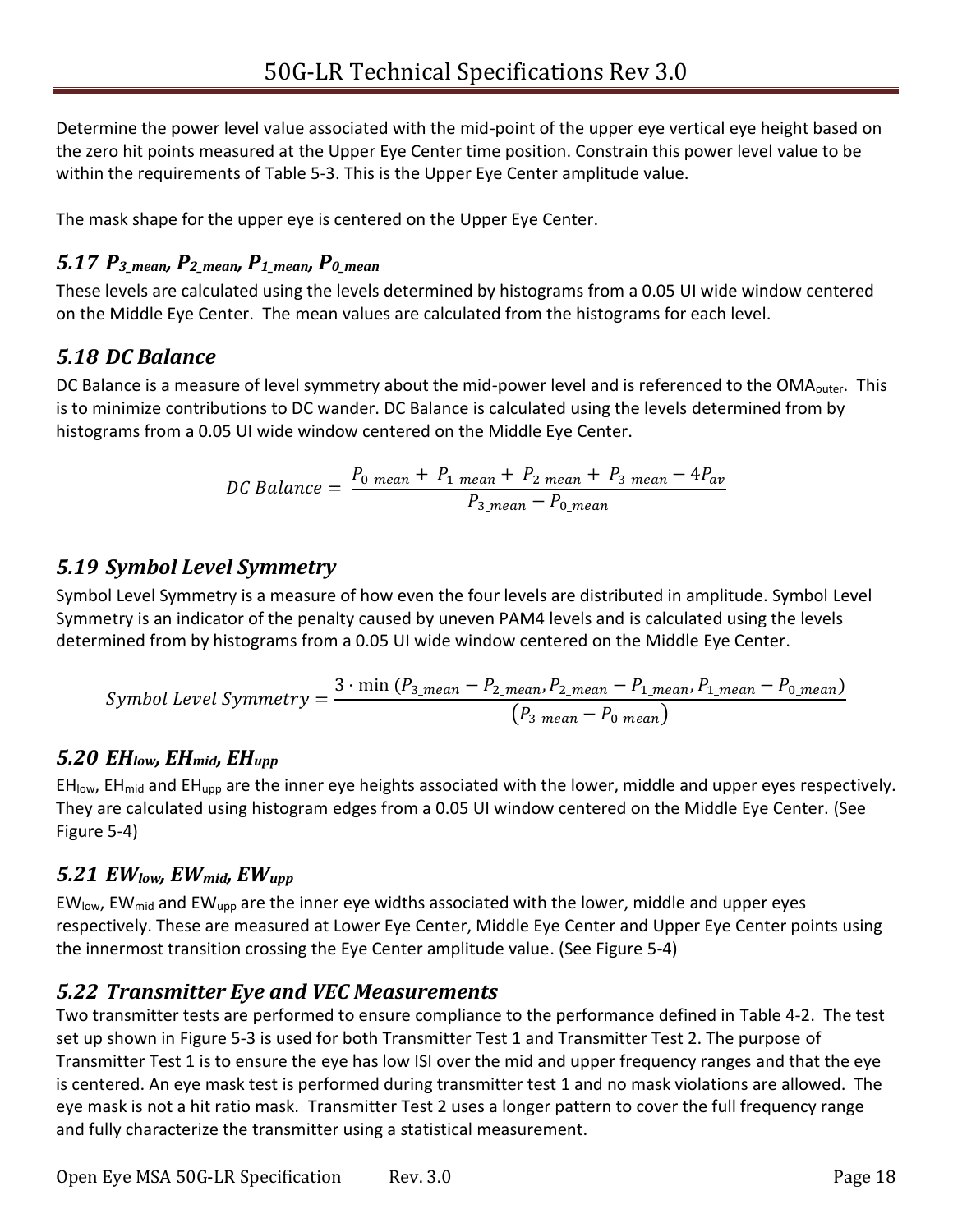The signal at TP2 is used to measure Eye Width (EW), Eye Height (EH), DC Balance, Symbol Symmetry and Vertical Eye Closure. The measured signal after the reference receiver shall meet the specifications listed in [Table 4-2](#page-10-1), using a test pattern as defined in [Table 5-2](#page-13-5). The definitions of the eye parameters and equations are defined in Section [2.3](#page-6-0)

The test set up for measuring transmitter output Eye Width and Eye Height is illustrated in [Figure 5-3](#page-18-1).



#### **Figure 5-3: Test set up for 50G-LR-Open Eye transmitter output**

#### <span id="page-18-1"></span><span id="page-18-0"></span>**5.22.1 Transmitter Test 1: Short pattern deterministic test**

This test is to ensure the transmitter has good mid and high frequency characteristics with low ISI and is centered.

- 1) Set the PPG or host to the correct pattern as defined in [Table 5-2.](#page-13-5) This allows the sampling oscilloscope to use pattern lock.
- 2) Capture the signal at TP2 using the reference receiver as defined in Section [5.25](#page-24-2) with an oscilloscope triggered with a clock from a reference clock recovery unit (CRU) with a first order transfer function with a 3 dB tracking bandwidth of 4 MHz.
	- a. The signal must be captured with a minimum of 16 samples per UI with averaging of 4, or equivalent.
	- b. Every symbol must be overlaid to form the eye diagram.
	- c. The signal should be interpolated to have sample spacing of less than or equal to the eye diagram column width using Sin(x)/x interpolation.
- 3) Measure Transmitter optical power (peak-peak)
- 4) Determine T<sub>mid</sub> and OMA<sub>outer</sub>.
- 5) Determine the Middle Eye Center, Lower Eye Center and Upper Eye Center.
- 6) Apply the eye mask. The Middle, Lower and Upper Eye Centers can be optimized vertically and horizontally for best mask compliance within the constraints specified in [Table 5-3](#page-23-0). **No violations of the eye mask are allowed**.
- 7) Measure the P<sub>3\_mean</sub>, P<sub>2\_mean</sub>, P<sub>1\_mean</sub> and P<sub>0\_mean</sub> levels based on the peak of the histograms measured in a 0.05 UI wide vertical window centered on the Middle Eye Center.
- 8) Calculate DC Balance and Symbol Level Symmetry.
- 9) Measure eye height (EH) for each of the inner eyes and calculate Vertical Eye Closure Deterministic, (VEC<sub>det</sub>) See Section [5.22.1.1.](#page-19-1)
- 10) Measure eye width (EW) for each of the inner eyes at their measured Eye Centers.

Open Eye MSA 50G-LR Specification Rev. 3.0 Page 19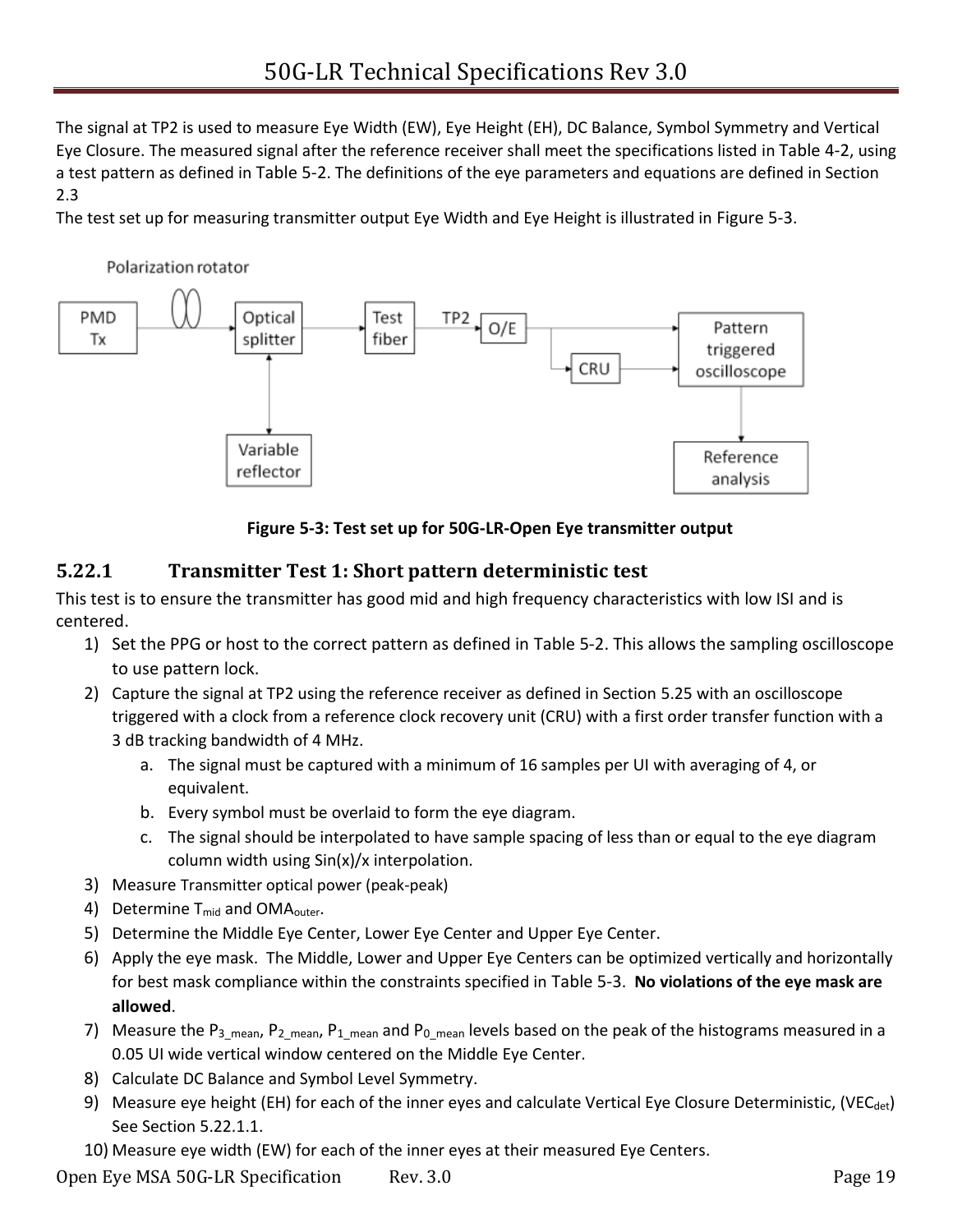### <span id="page-19-1"></span>**5.22.1.1 Vertical Eye Closure Deterministic (VECdet)**

VEC<sub>det</sub> is a measure of the transmitter eye closure penalty based on the averaged pattern used in transmitter test 1. It is calculated using the measured eye heights,  $P_{3_{\text{mean}}}$  and  $P_{0_{\text{mean}}}$  levels.

<span id="page-19-0"></span>
$$
VEC_{det}(dB) = -10 \cdot log_{10}\left(\frac{3 \cdot \min (EH_{upp}, EH_{mid}, EH_{low})}{(P_{3\_mean} - P_{0\_mean})}\right)
$$

#### **5.22.2 Transmitter Test 2: Long pattern statistical test**

This test is to ensure that the transmitter has good performance using a representative usage pattern and to calculate the link penalty associated with the transmitter when transmitting through a worst case optical channel, and measured through an optical to electrical converter and oscilloscope with a combined frequency response of approximately 19.9 GHz (0.75 x Baudrate). The reference receiver may be implemented in software or may be part of the oscilloscope.

- 1) Set the PPG or host to the correct pattern as defined in [Table 5-2.](#page-13-5)
- 2) Capture the eye diagram at TP2 using the reference receiver as defined in Section [5.22.2.1](#page-19-2) with the oscilloscope triggered with a clock from a reference clock recovery unit (CRU) with a first order transfer function with a 3 dB tracking bandwidth of fb/6640.
- 3) Using the method described in the Vertical Eye Closure Statistical (VEC<sub>stat</sub>) Section capture sufficient samples to establish the BER curve at 2.4x10<sup>-4</sup>. The outer height boundary of the histogram windows must encompass the full amplitude of the waveform.
- 4) Calculate Vertical Eye Closure statistical (VEC<sub>stat</sub>). For specifications using VEC<sub>stat</sub>, any value of VEC<sub>stat</sub> <1.4 dB shall be assigned a value of 1.4 dB.

Note: If test flexibility is required, then it is acceptable to have Test 2 stand-alone from Test 1 and to base the initial VEC<sub>stat</sub> measurement on UI<sub>mid</sub> and the Lower, Middle and Upper thresholds and allow optimization with the limits specified in [Table 5-3.](#page-23-0) The OMA should be calculated using P0\_mean and P3 mean calculations from the histograms for this test for patterns that cannot be pattern locked. It is expected that a pattern locked measurement will be more accurate.

# <span id="page-19-2"></span>**5.22.2.1 Vertical Eye Closure Statistical (VECstat)**

The Vertical Eye Closure Statistical (VEC<sub>stat</sub>) is used to assess the vertical eye closure of the transmitter using a long pattern which is representative of the data traffic that the transmitter will pass in normal usage. It is also expected that VEC<sub>stat</sub> can be used to infer the receiver penalty compared to other transmitters.

The OMAouter of the transmitter signal being tested needs to be kept at a sufficient level to minimize the impact of oscilloscope noise. The oscilloscope noise should be characterized with no input signal. This is defined as  $\sigma_{s}$ .

Two vertical histograms of 0.02 UI width located at ± 0.025 UI from the Middle Eye Center are measured through the PAM4 eye diagram. The outer height boundaries of the histograms must be set beyond the extremes of the eye diagram to ensure that all samples within the defined histogram time slices are captured.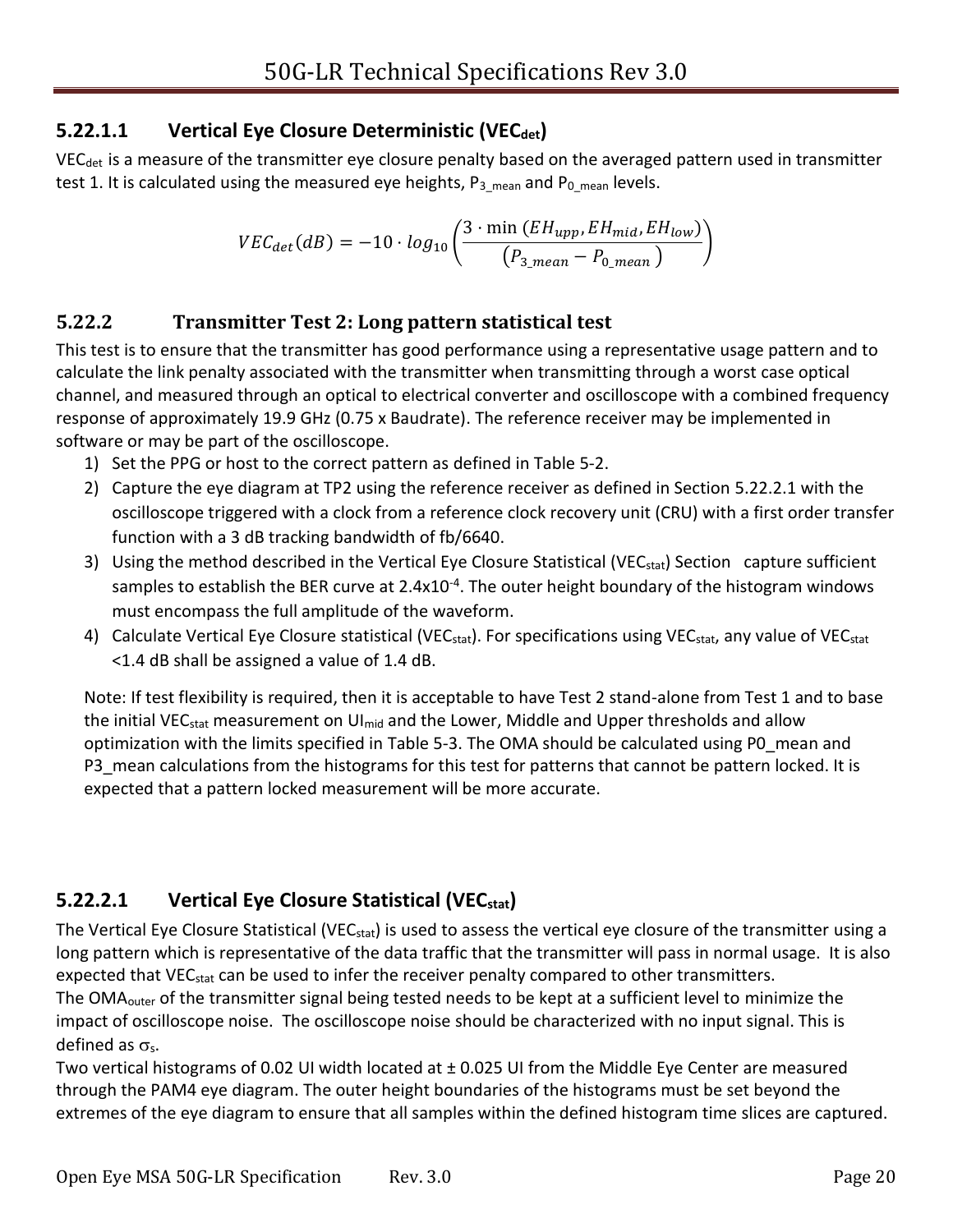Each histogram (defined as left and right) should be divided into a suitable number of equally spaced, touching, bins spanning the optical power range sampled. Each bin contains a number of optical power samples, n<sub>i</sub>, captured in the bin range,  $\Delta p$ , with the bin center at p<sub>i</sub>. Each bin is normalized by dividing p<sub>i</sub> by the total number of samples in that histogram.

$$
Normalized Histogram = F(p_i) = \frac{n_i}{N_{histogram}}
$$

$$
\sum_{i} F(p_i) = 1
$$

Convert each normalized histogram (left and right) into three cumulative probability functions, CPF<sub>Lupp</sub>, CPF<sub>Lmid</sub> and CPF<sub>Llow</sub> for the left histogram and CPF<sub>Rupp</sub>, CPF<sub>Rmid</sub> and CPF<sub>Rlow</sub> for the right histogram, centered on each of the Upper Eye Center, Middle Eye Center and Lower Eye Center power levels. The cumulative probability function, CPFLupp, is calculated using:

$$
CPF_{Lupp}(p_i) = \begin{cases} \sum_{p=Upper\,Eye\,Center}^{p_i} & \text{for } p \geq Upper\,Eye\,Center\\ \sum_{p=Upper\,Eye\,Center}^{p=Upper\,Eye\,Center} & \text{for } p < Upper\,Eye\,Center \end{cases}
$$

The other cumulative probability functions are calculated using the appropriate eye center levels and normalized histograms.

To calculate the approximate Symbol Error Rate (SER), a Gaussian noise function needs to be iteratively convolved with the cumulative probability functions to find the SER of 4.8x10<sup>-4</sup> (BER of 2.4x10<sup>-4</sup>). The Gaussian noise function is described as follows:

$$
Noise_{upp}(p_i) = \int_{p_i - \frac{\Delta p}{2}}^{p_i + \frac{\Delta p}{2}} \frac{1}{\sigma_n \sqrt{2\pi}} \cdot e^{-\left(\frac{p - Upper ~Eye ~Center}{\sigma_n \sqrt{2}}\right)^2} dp
$$

Which can be approximated as

$$
Noise_{upp}(p_i) \approx \frac{1}{\sigma_n \sqrt{2\pi}} \cdot e^{-\left(\frac{p-Upper\ Eye\ Center}{\sigma_n \sqrt{2}}\right)^2}.\Delta p
$$

Where  $\sigma_n$  is the RMS value of Gaussian noise function. The equivalent Gaussian nose functions for the middle and lower eye cumulative probability functions are:

$$
Noise_{mid}(p_i) \approx \frac{1}{\sigma_n \sqrt{2\pi}} \cdot e^{-\left(\frac{p - Middle\,Eye\,Center}{\sigma_n \sqrt{2}}\right)^2}.\Delta p
$$

Open Eye MSA 50G-LR Specification Rev. 3.0 Page 21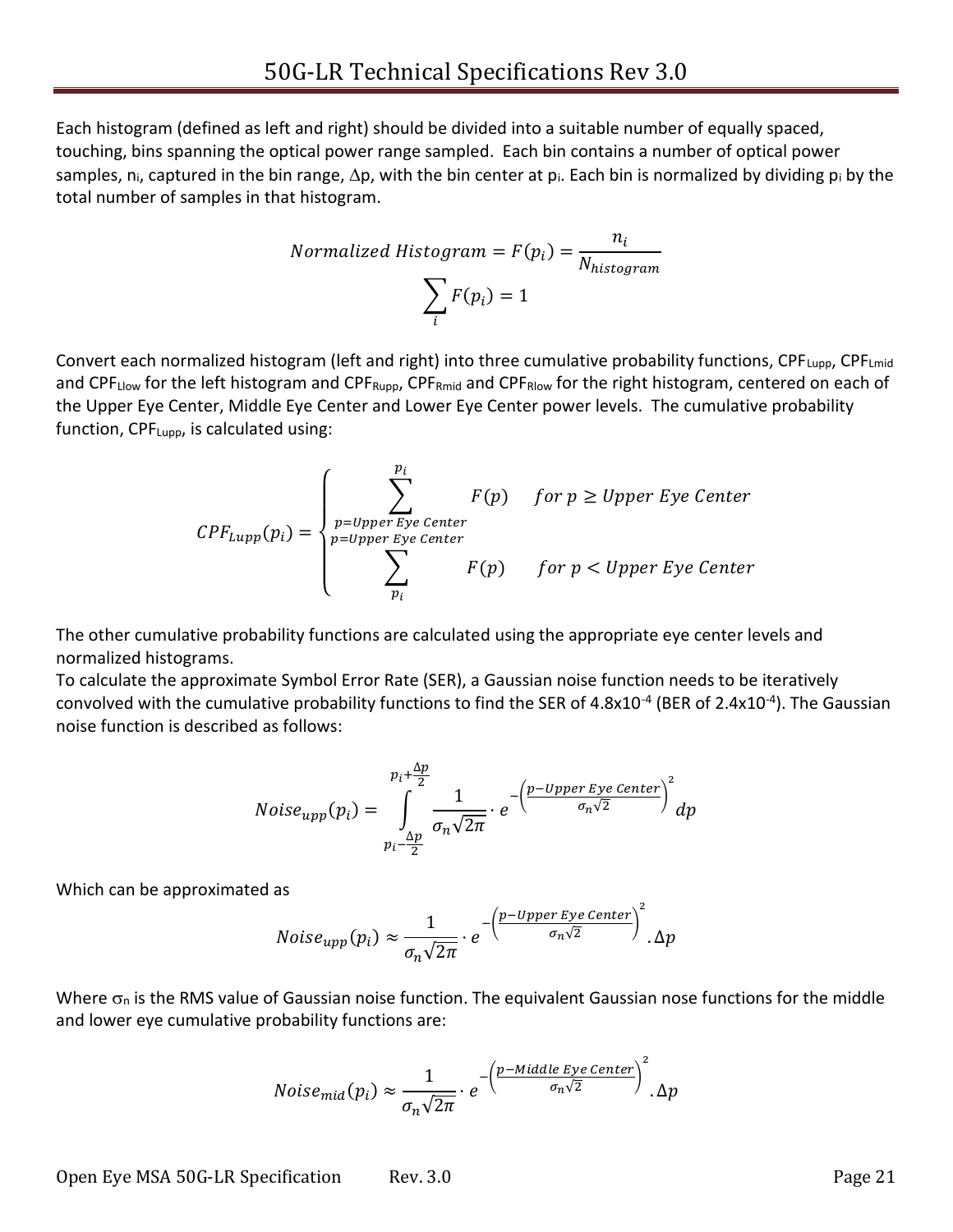$$
Noise_{low}(p_i) \approx \frac{1}{\sigma_n \sqrt{2\pi}} \cdot e^{-\left(\frac{p\text{-}Lower Eye Center}{\sigma_n \sqrt{2}}\right)^2}.\Delta p
$$

The SER for the left histogram is calculated using

$$
SER_L = \sum_i CPF_{Lupp}(p_i) \cdot Noise_{upp}(p_i) + \sum_i CPF_{Lmid}(p_i).Noise_{mid}(p_i) + \sum_i CPF_{Llow}(p_i).Noise_{low}(p_i)
$$

The SER for the right histogram is calculated using

$$
SER_R = \sum_i CPF_{Lupp}(p_i) \cdot Noise_{upp}(p_i) + \sum_i CPF_{Lmid}(p_i).Noise_{mid}(p_i) + \sum_i CPF_{Llow}(p_i).Noise_{low}(p_i)
$$

 $\sigma_0$  is increased until either SERL or SERR reaches the target SER of 4.8x10<sup>-4</sup>. The RMS sum of  $\sigma_0$  and  $\sigma_5$  is the equivalent RMS noise that could be added to the receiver.

$$
Noise_{total} = \sqrt{\sigma_n^2 + \sigma_s^2}
$$

The Vertical Eye Closure Statistical (VEC<sub>stat</sub>) penalty is calculated using

$$
VEC_{stat}(dB) = 10log_{10}\left(\frac{OMA_{outer}}{6} \cdot \frac{1}{Q \cdot Noise_{total}}\right)
$$

Where Q=3.414 (SNR associated with the BER)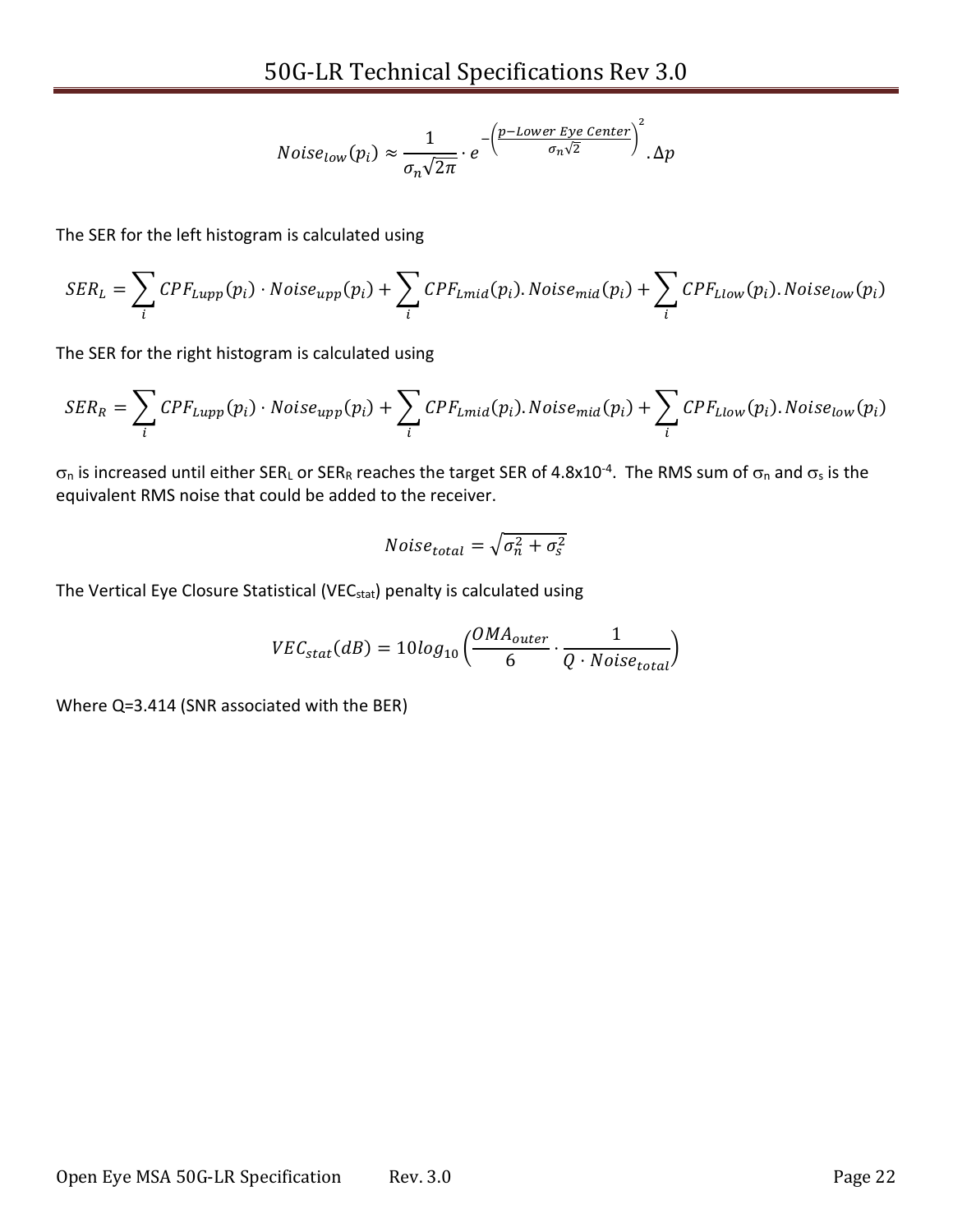# 50G-LR Technical Specifications Rev 3.0





<span id="page-22-0"></span>**Figure 5-4: TP2 PAM4 Eye Parameters for 50G-LR-Open Eye**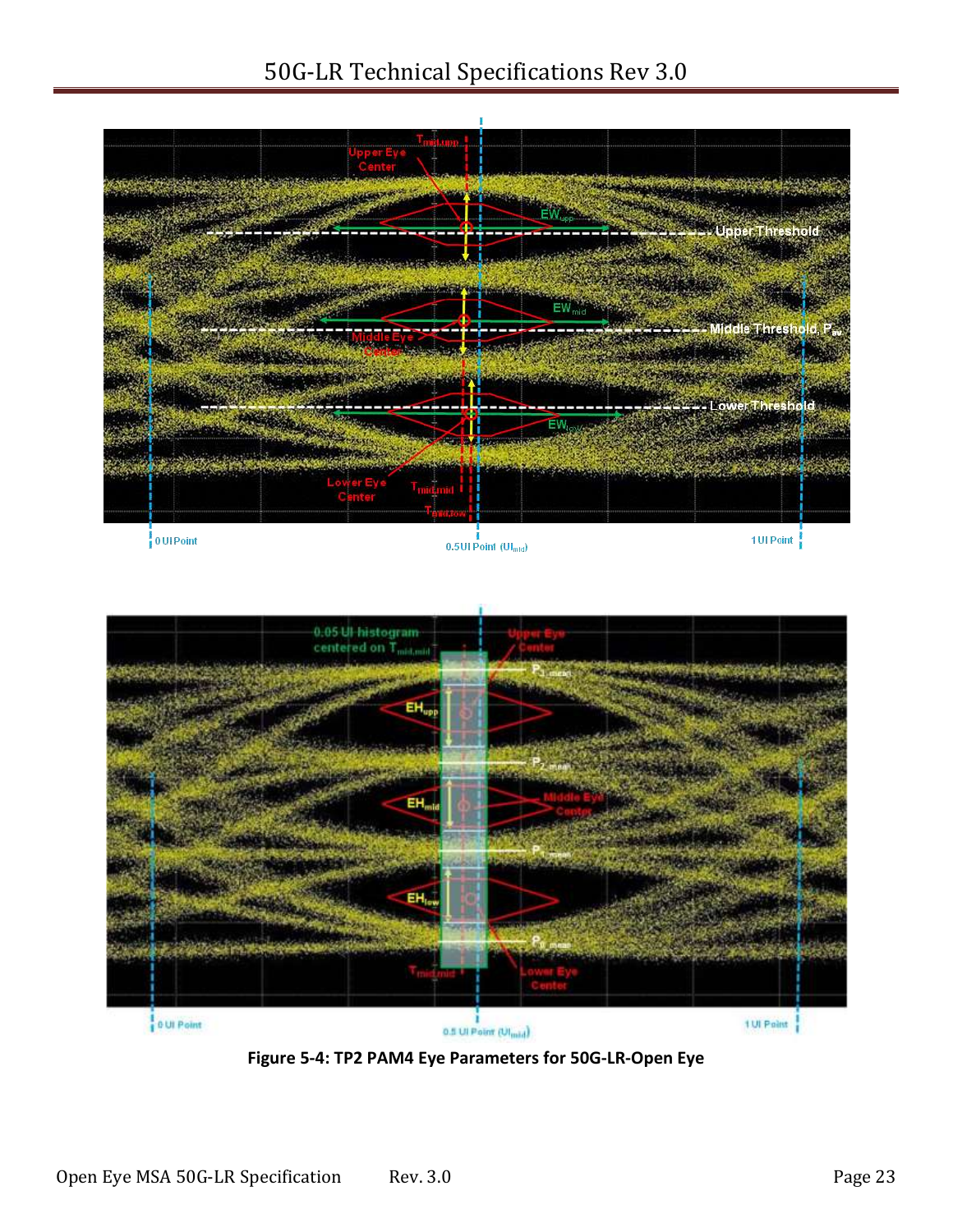50G-LR Technical Specifications Rev 3.0



<span id="page-23-1"></span>Note: Upper and lower eye centers can be offset from the Middle Eye Center by no more than the Inter-eye Skew defined in [Table 5-3.](#page-23-0)

| Figure 5-5: Eye Mask for 50G-LR-Open Eye |  |  |  |
|------------------------------------------|--|--|--|
|------------------------------------------|--|--|--|

<span id="page-23-0"></span>

| $-0.00$ $-0.000$ $-0.000$ $-0.000$         |                       |                        |  |
|--------------------------------------------|-----------------------|------------------------|--|
| <b>Description</b>                         | 50G-LR-Open Eye Value | Unit                   |  |
| Vertical eye coordinates                   |                       |                        |  |
| Υ1                                         | 0.075                 |                        |  |
| Υ2                                         | 0.15                  |                        |  |
| Horizontal eye coordinates                 |                       |                        |  |
| X1                                         | 0.025                 | UI                     |  |
| X2                                         | 0.125                 | UI                     |  |
| <b>Eye Center Constraints</b>              |                       |                        |  |
| Vertical (wrt relevant Threshold level)    | $+/- 2$               | % OMA <sub>outer</sub> |  |
| Horizontal                                 |                       |                        |  |
| Middle Eye Center (wrt Ul <sub>mid</sub> ) | $+/- 0.025$           | UI                     |  |
| Upper Eye Center, Lower Eye                | $+/- 0.025$           | UI                     |  |
| Center (wrt Middle Eye Center)             |                       |                        |  |

| Table 5-3: Eye Mask Values for 50G-LR-Open Eye |  |  |  |
|------------------------------------------------|--|--|--|
|------------------------------------------------|--|--|--|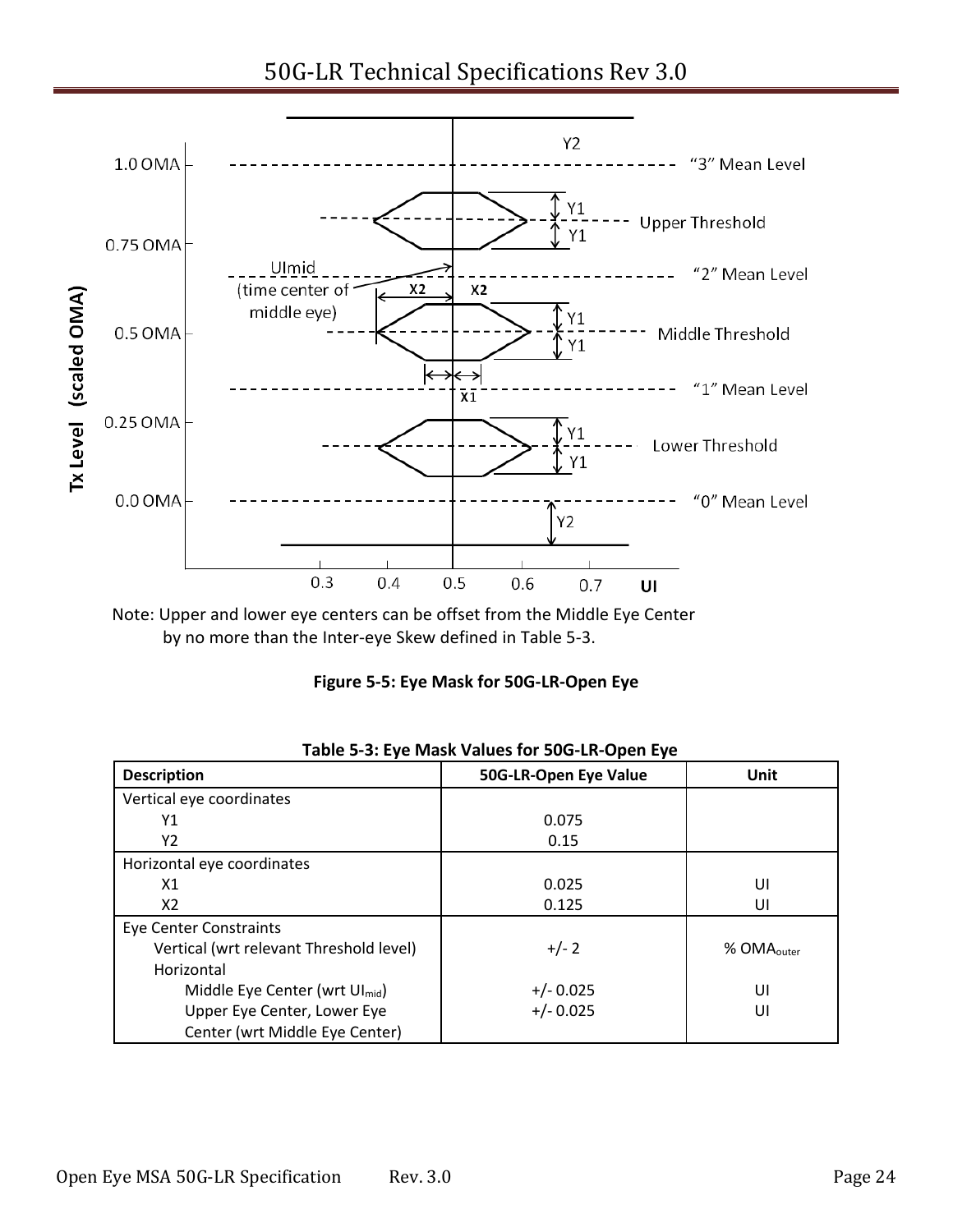<span id="page-24-4"></span>

|                                                                                                                                                                                   | Dispersion <sup>a</sup> (ps/nm)           |                                           | Insertion                              | Optical return | Max                |
|-----------------------------------------------------------------------------------------------------------------------------------------------------------------------------------|-------------------------------------------|-------------------------------------------|----------------------------------------|----------------|--------------------|
| Type                                                                                                                                                                              | Minimum                                   | Maximum                                   | loss <sup>b</sup><br>loss <sup>c</sup> |                | mean<br><b>DGD</b> |
| 50G-LR-Open Eye                                                                                                                                                                   | $0.2325 * \lambda * [1-(1324/\lambda)^4]$ | $0.2325 * \lambda * [1-(1300/\lambda)^4]$ | Minimum                                | 15.6dB         | 0.8 <sub>ps</sub>  |
| <sup>a</sup> The dispersion is measured for the wavelength of the device under test ( $\lambda$ in nm). The coefficient assumes 10 km for<br>50G-LR-Open Eye.                     |                                           |                                           |                                        |                |                    |
| <sup>b</sup> There is no intent to stress the sensitivity of the BERT's optical receiver.<br><sup>c</sup> The optical return loss is applied at TP2, i.e. after a 2 m patch cord. |                                           |                                           |                                        |                |                    |

**Table 5-4: Transmitter compliance channel specifications**

### <span id="page-24-5"></span><span id="page-24-0"></span>*5.23 Extinction Ratio*

Extinction ratio is measured using the method specified in IEEE Std 802.3cd clause 140.7.6.

### <span id="page-24-6"></span><span id="page-24-1"></span>*5.24 Relative Intensity Noise (RIN15.6OMA)*

RIN shall be as defined by the measurement methodology of IEEE Std 802.3-2018 clause 52.9.6 with the following exceptions:

a) The optical return loss is 15.6 dB for 50G-LR-Open Eye.

<span id="page-24-2"></span>b) The upper –3 dB limit of the measurement apparatus is to be approximately equal to the signaling rate (i.e., 26 GHz).

#### *5.25 Reference Receiver*

For the transmitter assessment (Test 1 and Test 2), the Reference Receiver is the combination of the O/E converter and the oscilloscope having a fourth-order Bessel Thomson filter response with a 3 dBe bandwidth of approximately 0.75\*baud rate with a response out to at least 1.5 x baud rate. Above 1.5 x baud rate, the response should not exceed -24 dB.

For the Stressed Receiver Sensitivity test, the Reference Receiver is the combination of the O/E converter and the oscilloscope having a fourth-order Bessel Thomson filter response with a 3 dBe bandwidth of approximately 0.75\*baud rate with a response out to at least 1.5 x baud rate. Above 1.5 x baud rate, the response should not exceed -24 dB.

### <span id="page-24-3"></span>*5.26 Receiver Sensitivity*

For 50G-LR-Open Eye, receiver sensitivity is normative. The receiver shall comply with the equation for sensitivity across all measurements of eye closure. Se[e Figure 5-6.](#page-25-2)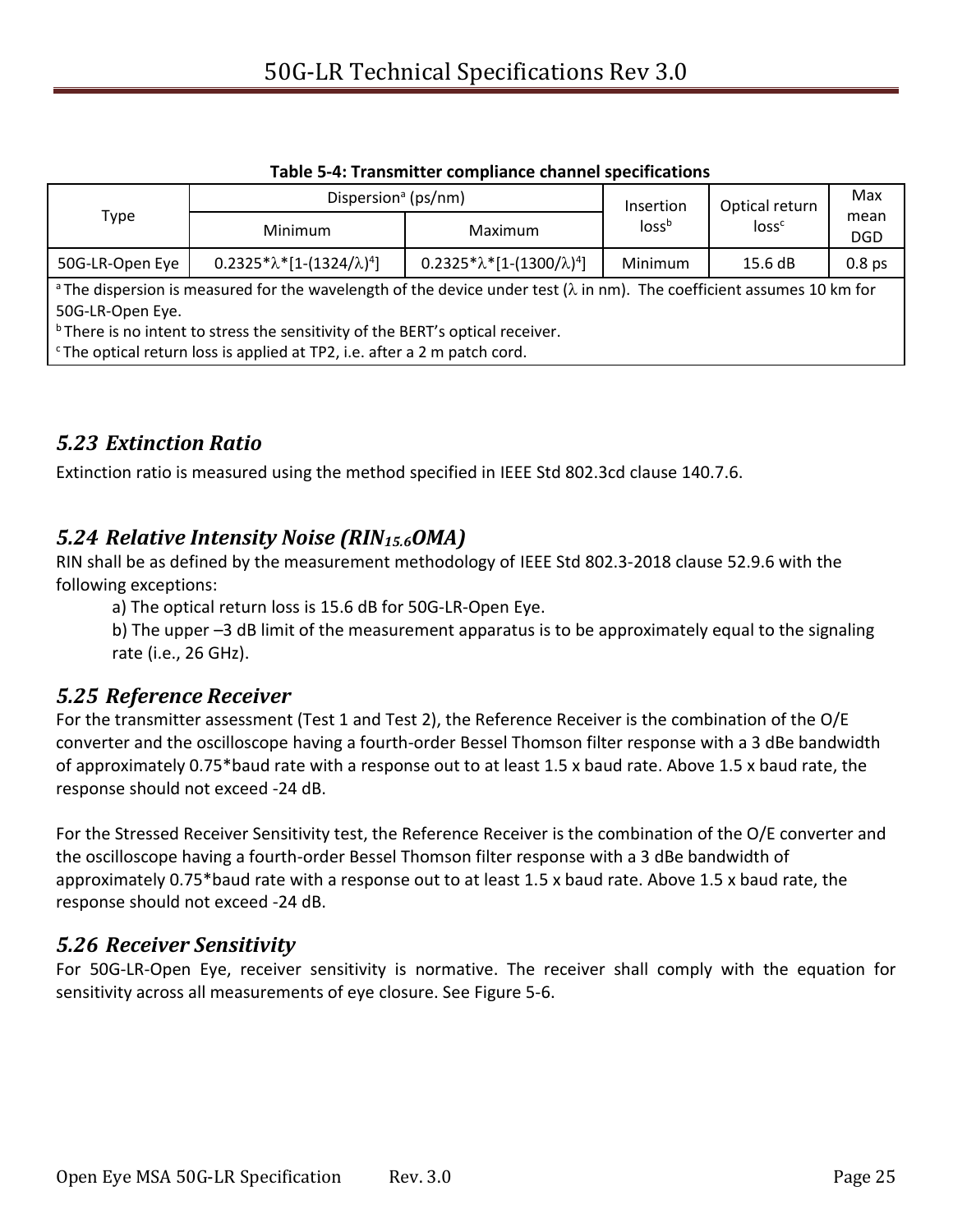

**Figure 5-6: Receiver sensitivity as a function of VECstat**

## <span id="page-25-3"></span><span id="page-25-2"></span><span id="page-25-0"></span>*5.27 Stressed receiver sensitivity*

Stressed receiver sensitivity shall be within the limits given [Table 4-3](#page-11-1) when measured using the method defined in [5.22.1](#page-18-0) and [5.27.3](#page-27-0) with the conformance test signal applied to TP3. The test pattern for stressed receiver sensitivity is specified in [Table 5-1.](#page-13-4) The BER is required to be met for the lane under test on its own. Stressed receiver sensitivity is defined with all transmit and receive lanes in operation. The transmitters for each lane are asynchronous to each other.

## <span id="page-25-1"></span>**5.27.1 Stressed receiver conformance test block diagram**

A block diagram for the receiver conformance test is shown in [Figure 5-7.](#page-26-1) The optical test signal is conditioned (stressed) using the methodology defined in [5.27.2](#page-26-0) and sinusoidal jitter is applied as specified in [5.27.4.](#page-28-0) The stressed receiver conformance signal is verified using the techniques described in [5.27.3.](#page-27-0) Alternative test setups that generate equivalent stress conditions may also be used.

To ensure repeatability of the test signal calibration, all elements in the signal path should have a wide, smooth frequency response with linear phase and minimal reflections throughout the spectrum of interest. Baseline wander, overshoot and undershoot should be kept within the eye mask requirements.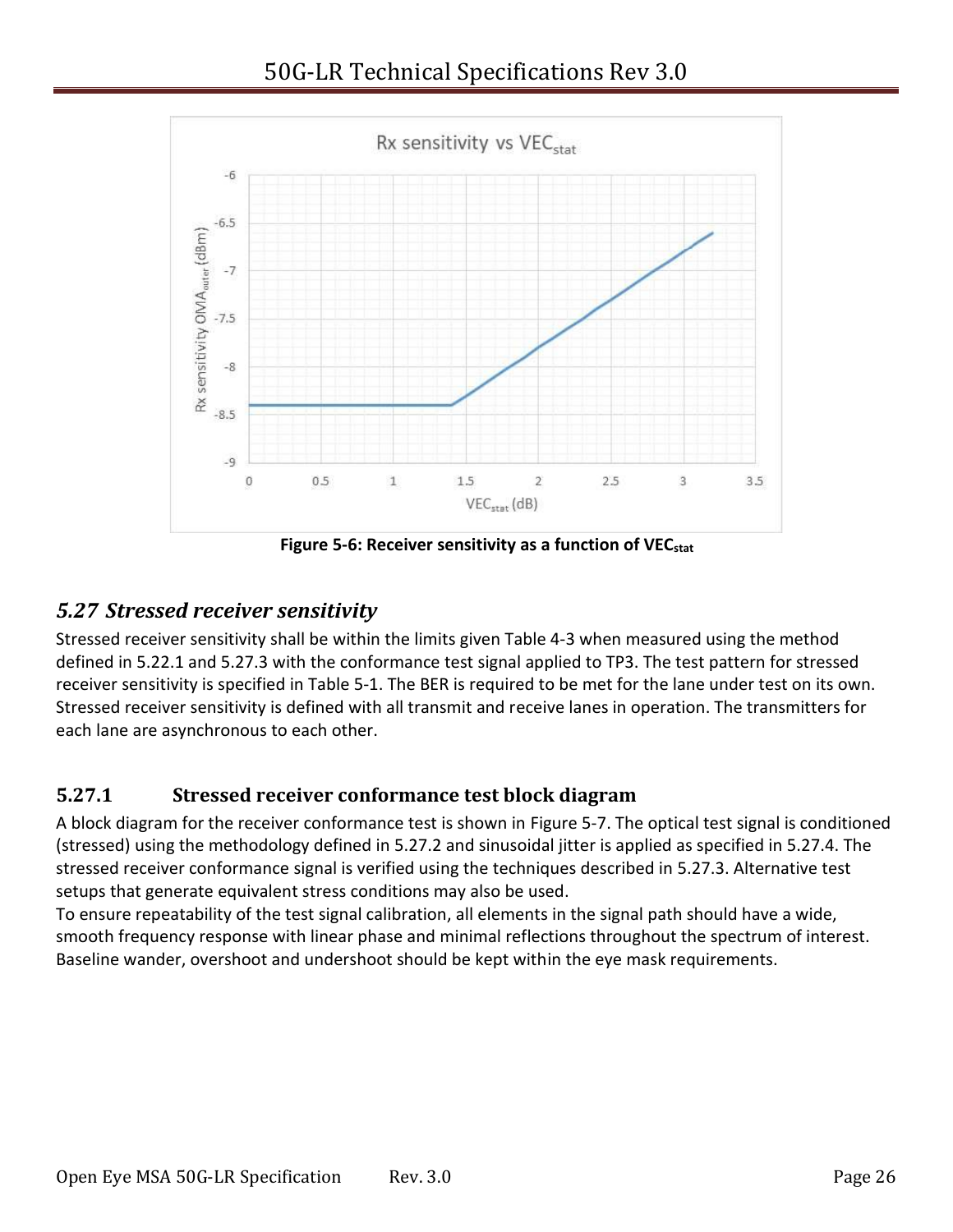

**Figure 5-7: Stressed Receiver Test block diagram**

<span id="page-26-1"></span>A low pass filter is used to create ISI and the combination of the low-pass filter and E/O converter should have a smooth frequency response that results in sufficient ISI to give a VEC<sub>stat</sub> as defined in Section [5.27.2.](#page-26-0) This eye closure is before any additional jitter and noise is added to the signal. The sinusoidal amplitude interferer and uncorrelated PRBS13Q pattern interferer are used to create additional eye closure. The frequency of the amplitude interferer can be set in the range of 100 MHz to 2 GHz with care being taken to avoid any harmonic relationships between the sinusoidal jitter, the signaling rate and the pattern repetition rate. The uncorrelated PRBS13Q data pattern interferer represents transmitter noise and crosstalk. The sinusoidal jitter added to the clock represents other forms of jitter and verifies that the receiver under test can track low frequency jitter. The sinusoidal jitter frequency should be between 50 kHz and 10 times loop bandwidth as defined in [Table 5-5.](#page-28-1)

#### <span id="page-26-0"></span>**5.27.2 Stress receiver conformance test signal characteristics**

The conformance test signal is used to validate that each lane of the receiver meets the BER requirements with near worst-case waveforms at TP3. Deterministic and sinusoidal jitter are added to a clean test pattern until the jitter at the output of the pattern generator approximates the informative transmit recommendations given in [Table 4-2.](#page-10-1) The Eye Height and Eye Width at TP3 are measured using the reference receiver defined in [5.24.](#page-24-6)

The stressed receiver conformance test signal is measured using the setup described in [Figure 5-7](#page-26-1) except that the test fiber is not used.

The stressed eye closure is set up as follows:

1. Set the signaling rate of the test pattern generator to meet the requirements in [Table 4-2](#page-10-1) .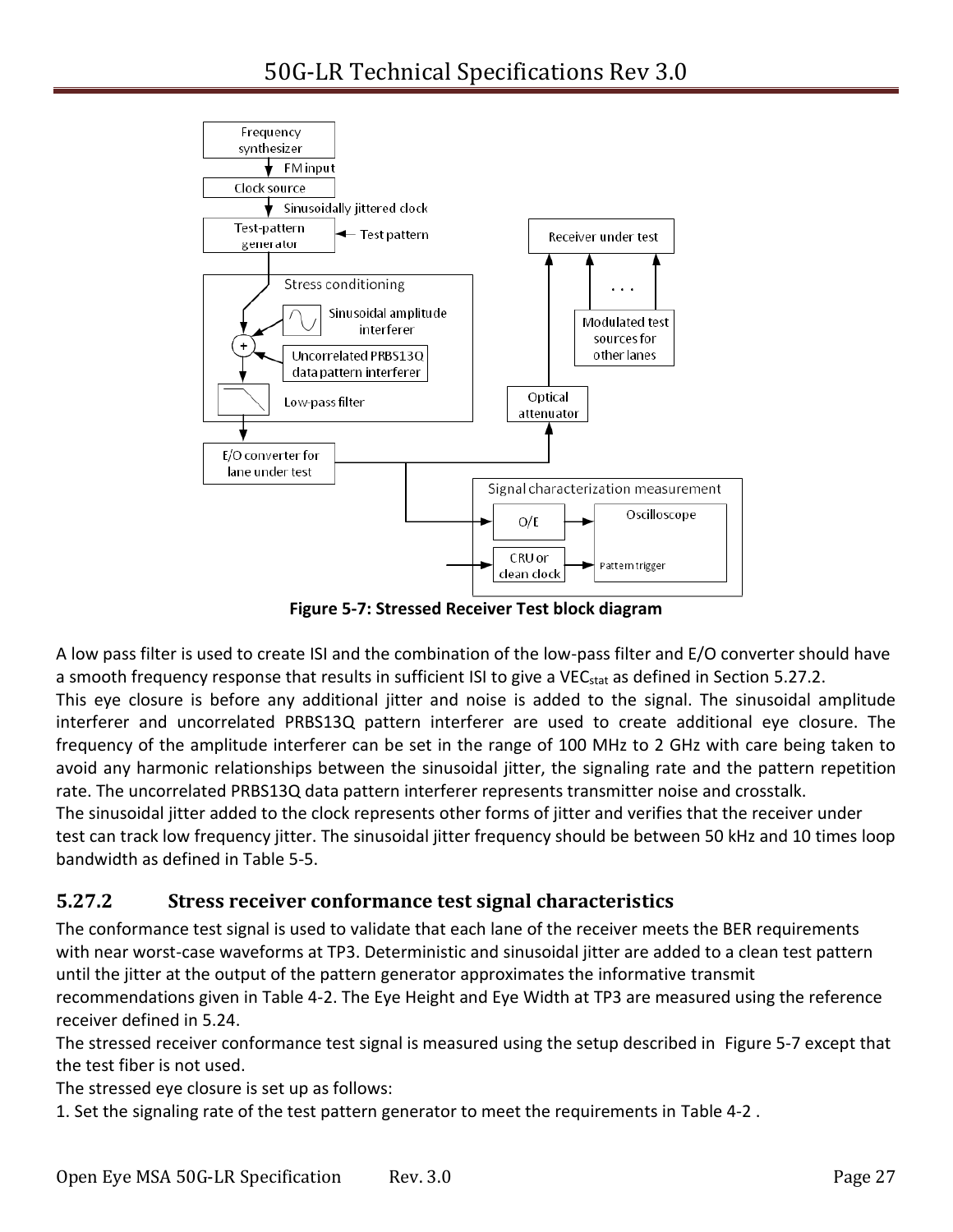2. With the sinusoidal jitter, sinusoidal interferer and uncorrelated PRBS13Q data pattern interferer turned off, set the E/O converter extinction ratio approximately to the minimum specified in [Table 4-2.](#page-10-1)

3. Add the filter and select the appropriate bandwidth to create ISI to give a VEC<sub>stat</sub> of 2.3 dB to 2.8 dB.

4. Horizontal stressed eye closure is created by adding a >10 x loop bandwidth (e.g. 250 MHz) sinusoidal clock applied to the test pattern generator clock. The amplitude of the jitter should be set to give 50 mUI (as shown in [Figure 5-8\)](#page-28-2).

5. The remaining stressed eye closure to achieve the VEC<sub>stat</sub> specified in [Table 4-3](#page-11-1) is achieved by adding a 100 MHz sinusoidal interferer (25%) and an uncorrelated PRBS13Q data pattern interferer (75%).

6. Iterate the adjustments on the sinusoidal interferer amplitude, the uncorrelated PRBS13Q data pattern interferer and the extinction ratio until the required value of stressed eye closure (VEC<sub>stat</sub>) defined in [Table 4-3](#page-11-1) is met whilst simultaneously meeting the minimum extinction ratio and the jitter as specified in [Table 4-2.](#page-10-1)

7. Each receiver lane is tested in turn. The stressed receiver conformance test signal is applied to the input of the receiver lane under test at the power specified as "Stressed receiver sensitivity (OMA<sub>outer</sub>), each lane (max)" in [Table 4-3](#page-11-1). The test sources for the other receiver lanes are set to "OMA<sub>outer</sub> of each aggressor lane" specified in [Table 4-3.](#page-11-1) The receiver should be capable of working with all reasonable combinations of stressors.

### <span id="page-27-0"></span>**5.27.3 Stressed receiver conformance test signal verification**

The stressed receiver conformance test signal is measured according to [Figure 5-7.](#page-26-1) A separate clock source (clean clock in) is required to trigger the oscilloscope. This clock should be synchronized to the jittered clock source but not modulated with the jitter.

Care should be taken when characterizing the test signal because excessive noise/jitter in the measurement system would result in an input signal that does not fully stress the receiver under test. Running the receiver tolerance test with a signal that is under-stressed may result in the deployment of non-compliant receivers. The noise/jitter introduced by the O/E, filters, and oscilloscope should be negligible or the results should be corrected for its effects. The test equipment should be fully characterized and the measurement appropriately guard banded to ensure an accurate measurement is obtained.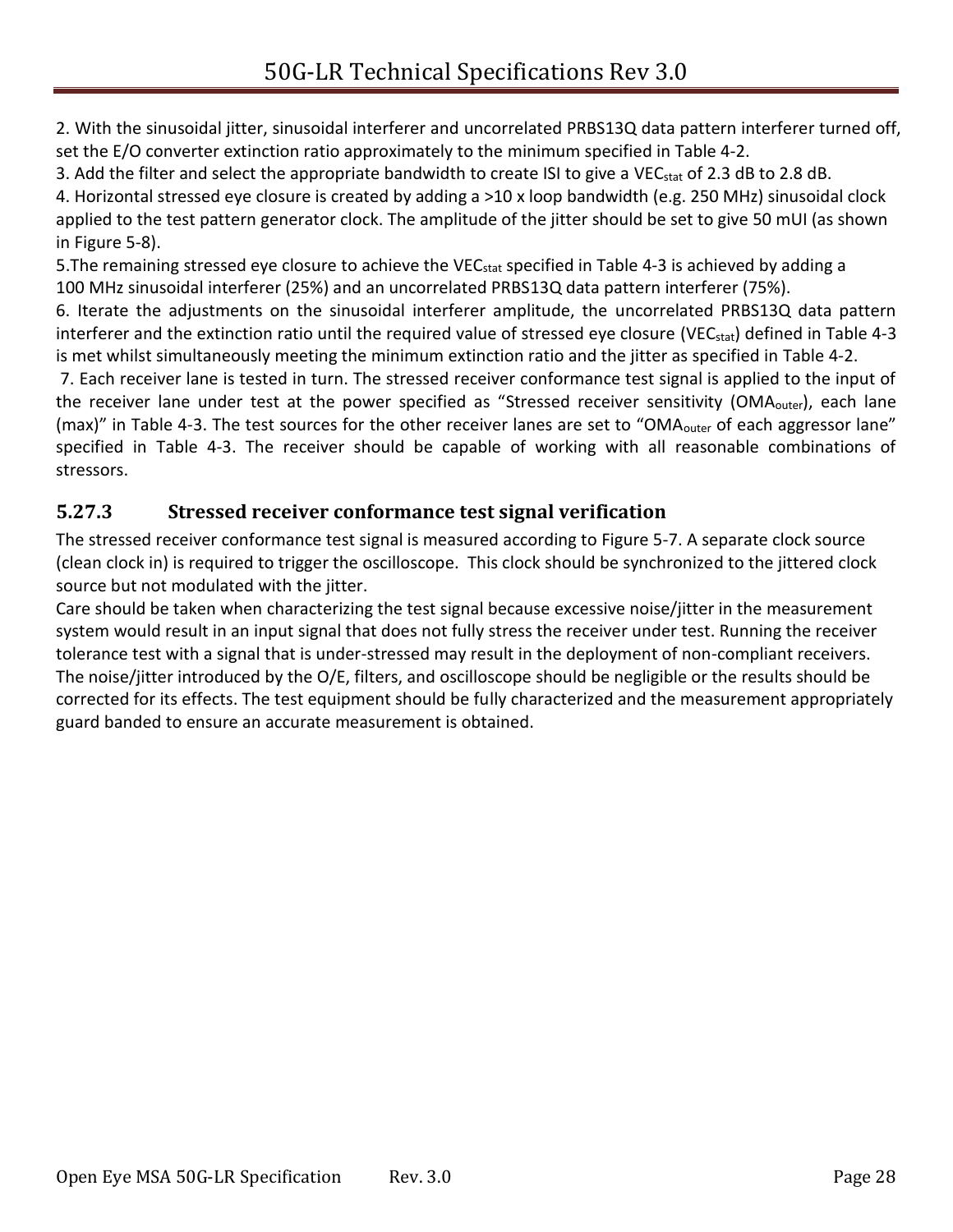#### <span id="page-28-0"></span>**5.27.4 Sinusoidal jitter stressor for the receiver conformance test**

The sinusoidal jitter is used to test the receiver jitter tolerance. The amplitude of the applied sinusoidal jitter is frequency dependent and is specified in [Table 5-5](#page-28-1) and illustrated in [Figure 5-8.](#page-28-2)



**Figure 5-8: Receiver input sinusoidal jitter**

| Table 5-5: Sinusoidal jitter frequency for TP3 testing |  |  |  |  |
|--------------------------------------------------------|--|--|--|--|
|--------------------------------------------------------|--|--|--|--|

<span id="page-28-2"></span><span id="page-28-1"></span>

| <b>Frequency Range</b>                                         | Sinusoidal jitter, peak-to-peak (UI) |  |
|----------------------------------------------------------------|--------------------------------------|--|
| f <fb 664000<="" td=""><td>Not specified</td></fb>             | Not specified                        |  |
| fb/664000 < f ≤ fb/6640                                        | 5·fb/(664000·f)                      |  |
| $\vert$ fb/6640 < f $\leq$ 10 times receiver loop<br>bandwidth | 0.05                                 |  |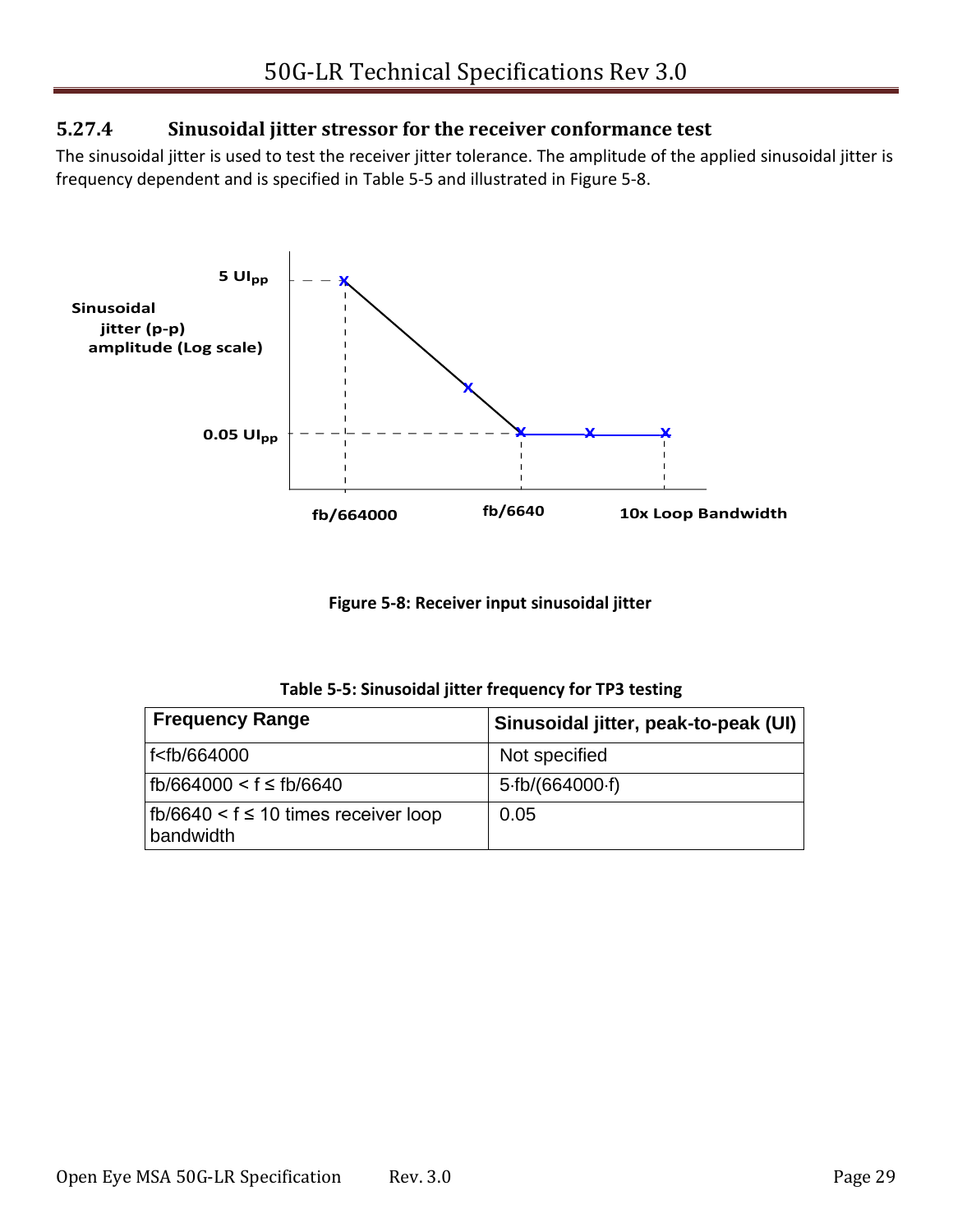# <span id="page-29-0"></span>**6 FIBER OPTIC CABLING MODEL**

The fiber optic cabling model is shown in [Figure 6-1.](#page-29-2)



<span id="page-29-2"></span>The channel insertion loss is given in [Table 6-1.](#page-29-1) A channel may contain additional connectors as long as the optical characteristics of the channel, such as attenuation, dispersion, reflections and polarization mode dispersion meet the specifications. Insertion loss measurements of installed fiber cables are made in accordance with IEC 61280-4-2 using the one-cord reference method. The fiber optic cabling model (channel) defined here is the same as a simplex fiber optic link segment. The term channel is used here for consistency with generic cabling standards.

<span id="page-29-1"></span>

| Table 0-1. Fiber Optic Cability (Channel) Characteristics                                                                                                                                         |                        |       |  |
|---------------------------------------------------------------------------------------------------------------------------------------------------------------------------------------------------|------------------------|-------|--|
| Description                                                                                                                                                                                       | 50G-LR-Open Eye Values | Unit  |  |
| Operating distance (max)                                                                                                                                                                          | 10                     | km    |  |
| Channel insertion loss <sup>a,b</sup> (max)                                                                                                                                                       | 6.3                    | dB    |  |
| Channel insertion loss (min)                                                                                                                                                                      | 0                      | dB    |  |
| Positive dispersion <sup>b</sup> (max)                                                                                                                                                            | 16.0                   | ps/nm |  |
| Negative dispersion <sup>b</sup> (min)                                                                                                                                                            | $-18.6$                | ps/nm |  |
| DGD max <sup>c</sup>                                                                                                                                                                              | 8.0                    | ps    |  |
| Optical return loss (min)                                                                                                                                                                         | 22                     | dB    |  |
| <sup>a</sup> These channel loss values include cable, connectors and splices.<br>bover the wavelength range 1304.5 to 1317.5 nm.                                                                  |                        |       |  |
| <sup>c</sup> Differential Group Delay (DGD) is the time difference at reception between the                                                                                                       |                        |       |  |
| fractions of a pulse that were transmitted in the two principal states of polarization<br>of an optical signal. DGD max is the maximum differential group delay that the<br>system must tolerate. |                        |       |  |

**Table 6-1: Fiber optic cabling (channel) characteristics**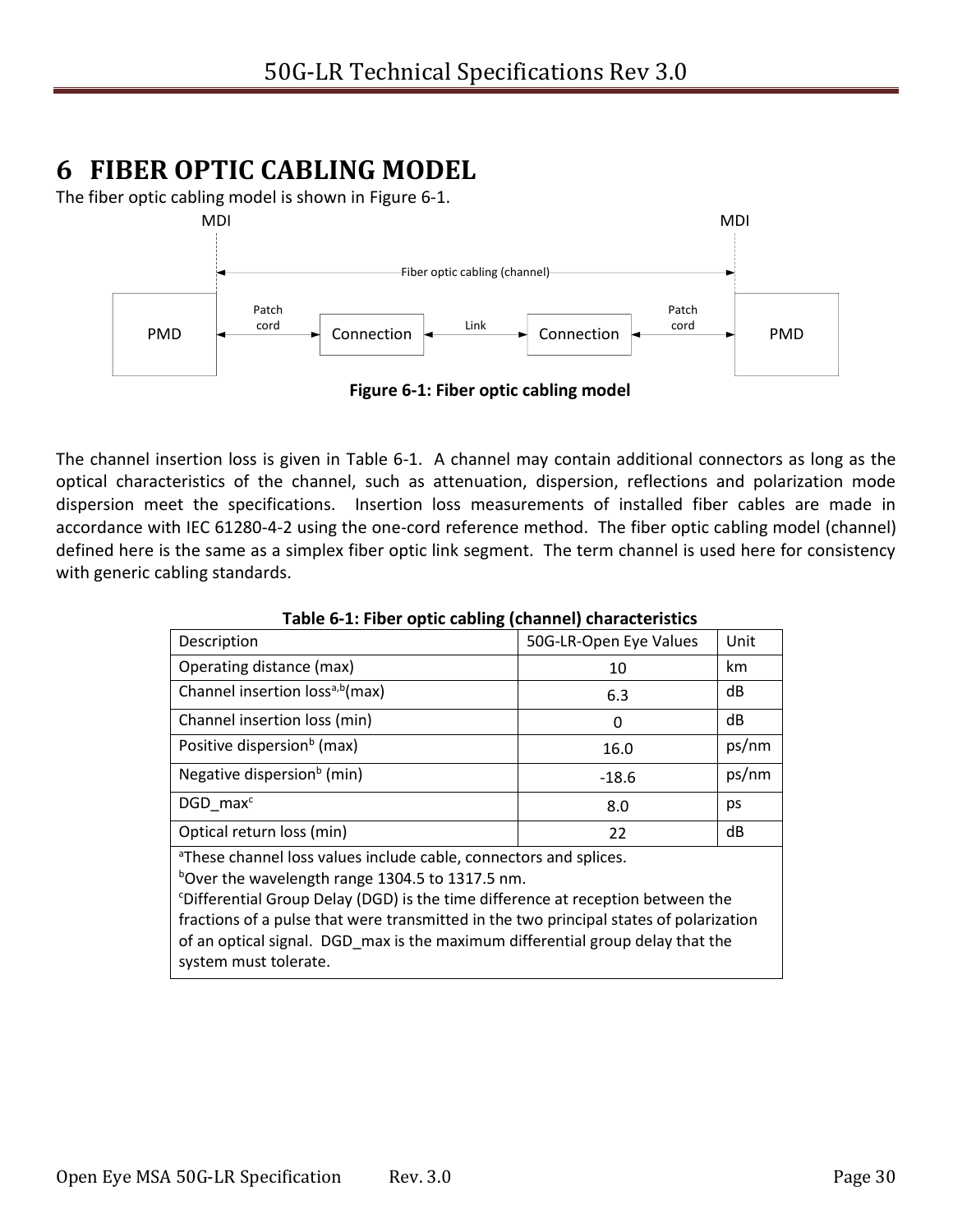# <span id="page-30-0"></span>**7 CHARACTERISTICS OF THE FIBER OPTIC CABLING**

The 50G-LR-Open Eye fiber optic cabling shall meet the specifications defined in [Table 6-1.](#page-29-1) The fiber optic cabling consists of one or more sections of fiber optic cable and any intermediate connections required to connect sections together.

### <span id="page-30-1"></span>*7.1 Optical Fiber Cable*

The fiber optic cable requirements are satisfied by cables containing IEC 60793-2-50 type B1.1 (dispersion unshifted single-mode), type B1.3 (low water peak single-mode), or type B6\_a (bend insensitive) fibers and the requirements in [Table 7-1](#page-30-6) where they differ.

<span id="page-30-6"></span>

| <b>Description</b>                                                                                                                                                                                                                                                                                                | Value                     | Unit                  |  |
|-------------------------------------------------------------------------------------------------------------------------------------------------------------------------------------------------------------------------------------------------------------------------------------------------------------------|---------------------------|-----------------------|--|
| Nominal fiber specification wavelength                                                                                                                                                                                                                                                                            | 1310                      | nm                    |  |
| Cabled optical fiber attenuation (max)                                                                                                                                                                                                                                                                            | 0.43 $^{a}$ or 0.5 $^{b}$ | dB/km                 |  |
| Zero dispersion wavelength $(\lambda_0)$                                                                                                                                                                                                                                                                          | 1300 ≤ $\lambda_0$ ≤ 1324 | nm                    |  |
| Dispersion slope (max) $(S0)$                                                                                                                                                                                                                                                                                     | 0.093                     | ps/nm <sup>2</sup> km |  |
| <sup>a</sup> The 0.43 dB/km attenuation at 1304.5 nm for optical fiber cables is derived from Appendix I of ITU-T G.695.<br>$b$ The 0.5 dB/km attenuation is provided for Outside Plant cable as defined in ANSI/TIA 568-C.3. Using 0.5 dB/km attenuation may not<br>support operation over 10 km for 50GBASE-LR. |                           |                       |  |

#### **Table 7-1: Optical fiber and cable characteristics**

### <span id="page-30-2"></span>*7.2 Optical Fiber Connection*

An optical fiber connection, as shown in [Figure 6-1,](#page-29-2) consists of a mated pair of optical connectors.

#### <span id="page-30-3"></span>**7.2.1 Connection insertion loss**

The maximum link distance for 50GBASE-LR Open Eye is based on an allocation of 2 dB total connection and splice loss. Connections with different loss characteristics may be used provided the requirements of [Table 6-1](#page-29-1) are met.

#### <span id="page-30-4"></span>**7.2.2 Maximum discrete reflectance**

The maximum discrete reflectance shall be less than the value shown in [Table 4-5.](#page-12-2)

### <span id="page-30-5"></span>*7.3 Medium Dependent Interface (MDI) Requirement*

The PMD is coupled to the fiber optic cabling at the MDI. The MDI is the interface between the PMD and the "fiber optic cabling" (as shown in [Figure 6-1\)](#page-29-2). Examples of an MDI include the following:

- a) Connectorized fiber pigtail
- b) PMD receptacle

When the MDI is a connector plug and receptacle connection, it shall meet the interface performance specifications of IEC 61753-1-1 and IEC 61753-021-2.

NOTE: Transmitter compliance testing is performed at TP2 i.e. after a 2 meter patch cord, not at the MDI.